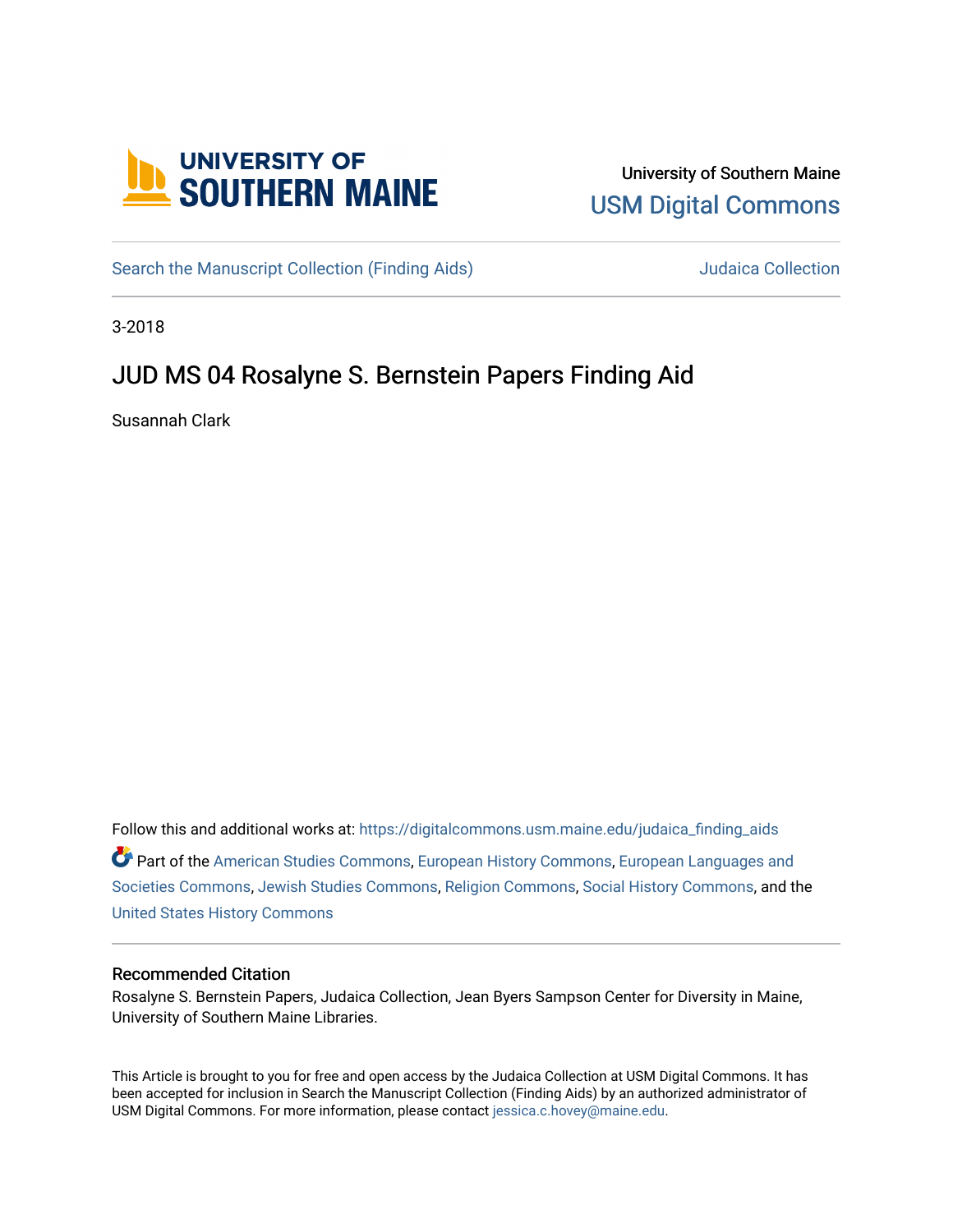## **UNIVERSITY OF SOUTHERN MAINE LIBRARIES SPECIAL COLLECTIONS**

## **JEAN BYERS SAMPSON CENTER FOR DIVERSITY IN MAINE JUDAICA COLLECTION**

#### **ROSALYNE S. BERNSTEIN PAPERS JUD MS 4**

**Total Boxes: 15 Linear Feet: 7.5**

**By Susannah Clark and Meghan Atherton**

> **Portland, Maine November 2012 rev. April 2013 rev. March 2018**

**Copyright 2018 by the University of Southern Maine**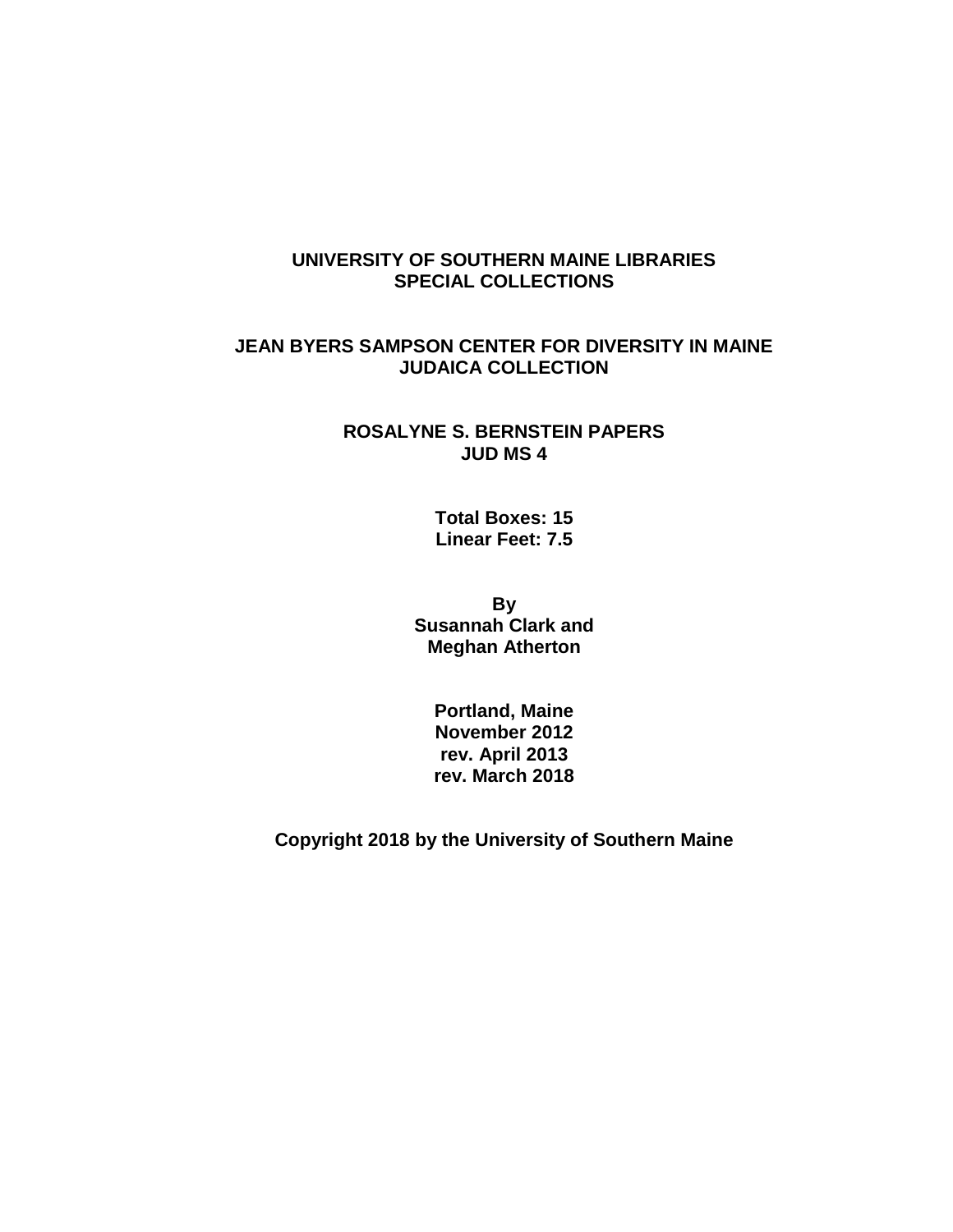## **Administrative Information**

Provenance: The Rosalyne S. Bernstein Papers were created and/or compiled by Rosalyne Bernstein, who donated the material in 2002, with additional materials donated in 2007, 2012, and 2013.

Ownership and Literary Rights: The Rosalyne S. Bernstein Papers are the physical property of the University of Southern Maine Libraries. Literary rights, including copyright, belong to the creator or her/his legal heirs and assigns. For further information, consult the Head of Special Collections.

Cite as: Rosalyne S. Bernstein Papers, Judaica Collection, Jean Byers Sampson Center for Diversity in Maine, University of Southern Maine Libraries.

Restrictions on access: Some materials are restricted until the year 2042.

## **Biographical Sketch**

Rosalyne Spindel Bernstein (b.1928) grew up in the Bronx, N.Y.C, and Fall River, MA. Her parents were Jewish immigrants from Poland. She attended Radcliffe College as an economics major, and there she met her future husband, Sumner Thurman Bernstein, then a law student at Harvard University. In 1949, Rosalyne and Sumner married, and moved to his home town of Portland, Maine, where they raised two children and were both active in the community through a range of professional and volunteer service.

With interests in government, education, art, public health, and the Jewish community, Bernstein provided significant involvement and leadership to numerous local organizations, including but not limited to: the Maine Health Care Finance Commission, the Portland School Committee, the New England Board of Higher Education, the Jewish Community Alliance, the National Council of Jewish Women, the American-Israeli Public Affairs Committee, and the Maine Community Foundation. She was the executive director of the Maine Bicentennial Commission, and was co-founder of the Head Start program in Portland.

Bernstein was a longtime trustee of the Portland Society of Art (and later, as the Portland Museum of Art) and served as president of this organization from 1979-1981. Bernstein's presidency oversaw the development, acquisition of funding, and construction of the Charles Shipman Payson Building of the Portland Museum of Art, turning a small local organization into a nationally recognized visual arts museum for northern New England, and contributed to the revitalization of downtown Portland. She was the first woman overseer and trustee of Bowdoin College, chair of the Board of Visitors for the University of Southern Maine, and a trustee of the Portland School of Art (now Maine College of Art) and the Maine Medical Center.

Bernstein went back to school to earn a law degree in 1986 from University of Maine School of Law. She received an honorary Doctor of Laws from Bowdoin College in 1997, and an honorary Doctor of Humane Letters from the University of Southern Maine in 2002.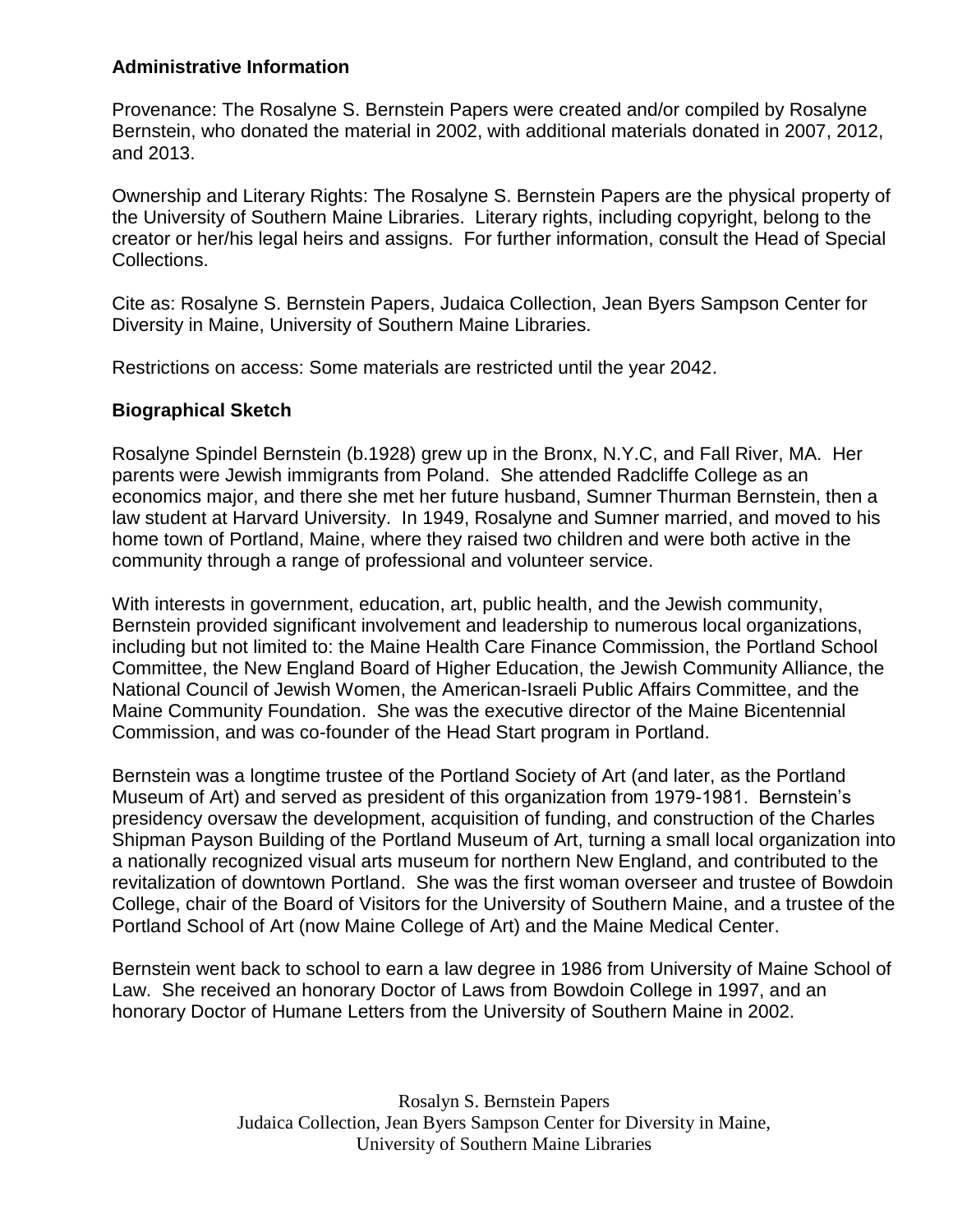Active in local Jewish communities throughout her life, Bernstein's interest in foreign affairs in the Middle East and Arab-Israeli conflict also led her to do extensive personal research, political correspondence, and local seminars on the topic. In 1979, she participated in the American Academic Association for Peace in the Middle East mission to Egypt, Israel, and Jordan. Bernstein conducted a course on Arab-Israeli conflict for the Osher Lifelong Learning Institute at the University of Southern Maine in 2003.

## **Description of the Papers**

The Papers document Bernstein's work in the areas of government service, educational service, and general volunteerism and philanthropy. The organization of these papers, including some series and folder names, are to some extent derived directly from Bernstein's own organization of her personal and professional files. The Papers include documents from her work with Governor Baldacci's Transition Advisory Council, as well as her term as president of the Portland Society of Art. Also of note is the Maine Community Foundation folder, which documents the foundation's attempt to address diversity issues in the mid-to-late nineties, and the Maine Management and Cost Survey folder, which is comprised almost entirely of correspondence with James Longley regarding the University of Maine System. The Papers include correspondence and materials regarding awards and honors Bernstein received for her public service in volunteer and professional capacities, including VHS tapes of some of the awards ceremonies that include video clips of Bernstein herself.

The Papers also document her work for the Jewish community through participation in organizations, personal political activism, and work as an instructor. These materials include her political correspondence, particularly regarding U.S. foreign policy as it relates to Israel (with William Cohen, George Mitchell, Tom Andrews, Olympia Snowe, and others), opinion pieces published in the Portland Press Herald, texts of lectures and outlines of seminars (with related research), and notes and reviews for the course she taught for the Osher Lifelong Learning Institute. The Papers also document recognition awards presented to Bernstein by a number of Jewish community organizations.

A final section within the Papers deals with personal documents, including correspondence about/from her years as a Radcliffe student, other family correspondence, and miscellaneous writings and publicity. Significant genealogical documentation about the Spindel, Bernstein, and Thurman (Sumner Bernstein's mother's) families are also present.

The Papers are organized into five series:

### Series 1. Community Service

This series is divided into the sub-series of Government, Education, Community and Philanthropy, and Awards and Honors. The material is foldered by organization, and contains papers from Bernstein's work in the general community. It includes planning documents, meeting notes, correspondence, photographs, a VHS tape which features Bernstein speaking in support of scholarships at Bowdoin College, and other VHS footage of Bernstein at the "6 Who Care" award ceremonies in 2000 and 2001. This series includes photographs and negatives from the Bowdoin College commencement ceremony in 1997, when Bernstein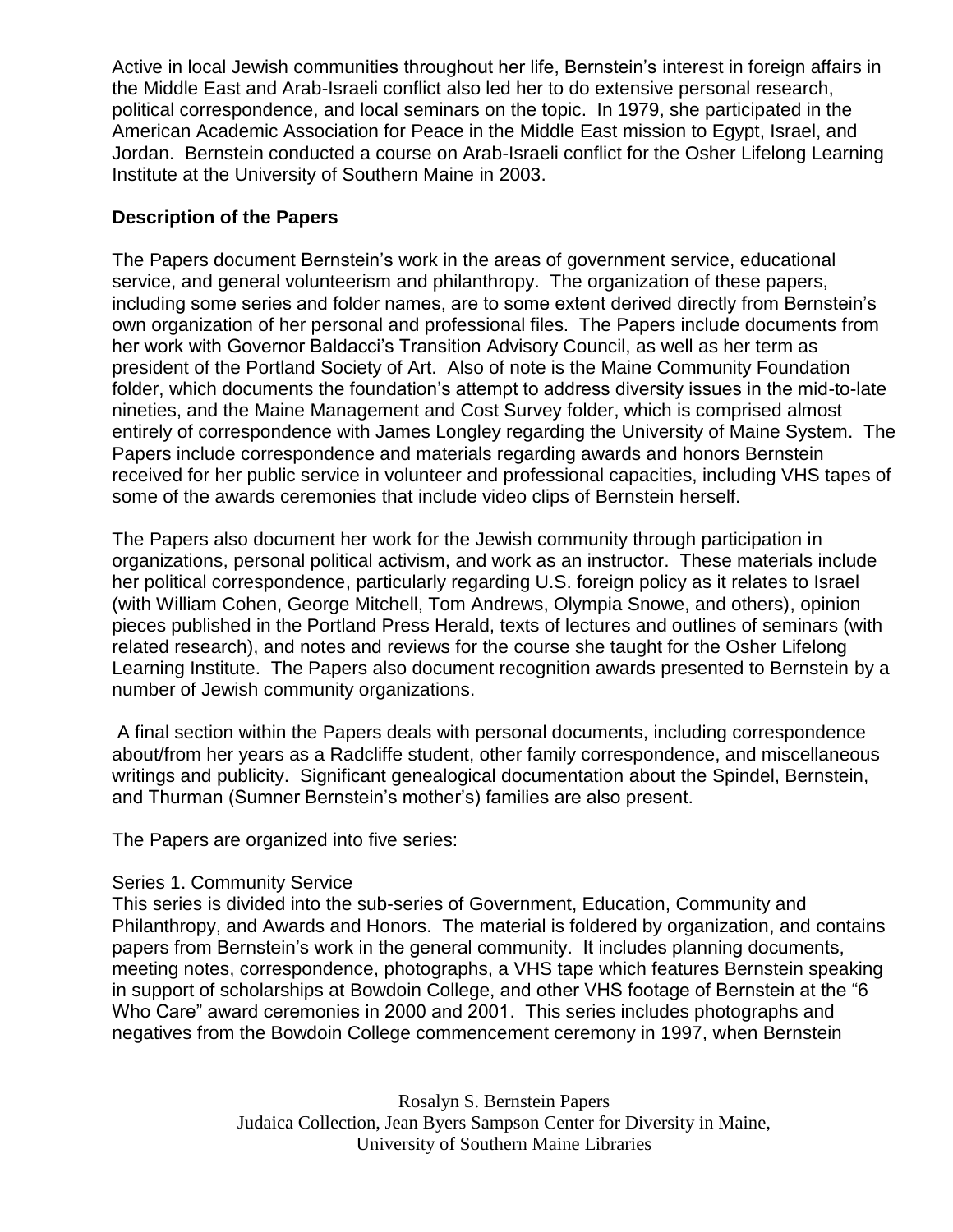received her honorary Doctor of Laws, and the physical honorary Doctor of Humane Letters degree conferred by the University of Southern Maine in 2002.

#### Series 2. Jewish Community

This series is divided into the sub-series of Organizations, Seminar Leadership and Lectures, Political Activism, Awards and Honors, and Subject Files. The material for this series was generated by Bernstein's work for Jewish community organizations and personal political activism. It contains research notes and lectures regarding the Middle East and Arab-Israeli conflict, newspaper articles, and correspondence. Folder 73 contains her journal from the AAAPME mission to Egypt, Israel, and Jordan. Folder 88 contains the VHS "A Tribute to Rosalyne & Sumner Bernstein," made for and shown at the Jewish Community Alliance "Evening to Honor Sumner and Rosalyne Bernstein." The video features footage and commentary by friends and colleagues as well as their two adult children. This series contains physical awards in the form of a clock and a bust. Folders 90 -135 are research files that Bernstein kept in alphabetical order, by topic.

#### Series 3. Personal Papers

This series is divided into the sub-series of Education, Correspondence, General, and Genealogical Papers. The series contains materials regarding Bernstein's education at Radcliffe College, correspondence with family and colleagues, personal writings and ephemera, and genealogical papers and photographs of the Bernstein, Spindel, and Thurman families.

#### Series 4. Restricted

This series consists of materials restricted from public access to guard the privacy of individuals. Listed within their regular series, they are included here to give their physical location. Materials include interview assessments; resumes with personal information; lists of organization members with addresses, phone numbers, and email addresses; correspondence with email addresses; and personal and contact information of extended family members.

#### Series 5. Addendum

This series contains additional materials donated to the collection in 2013.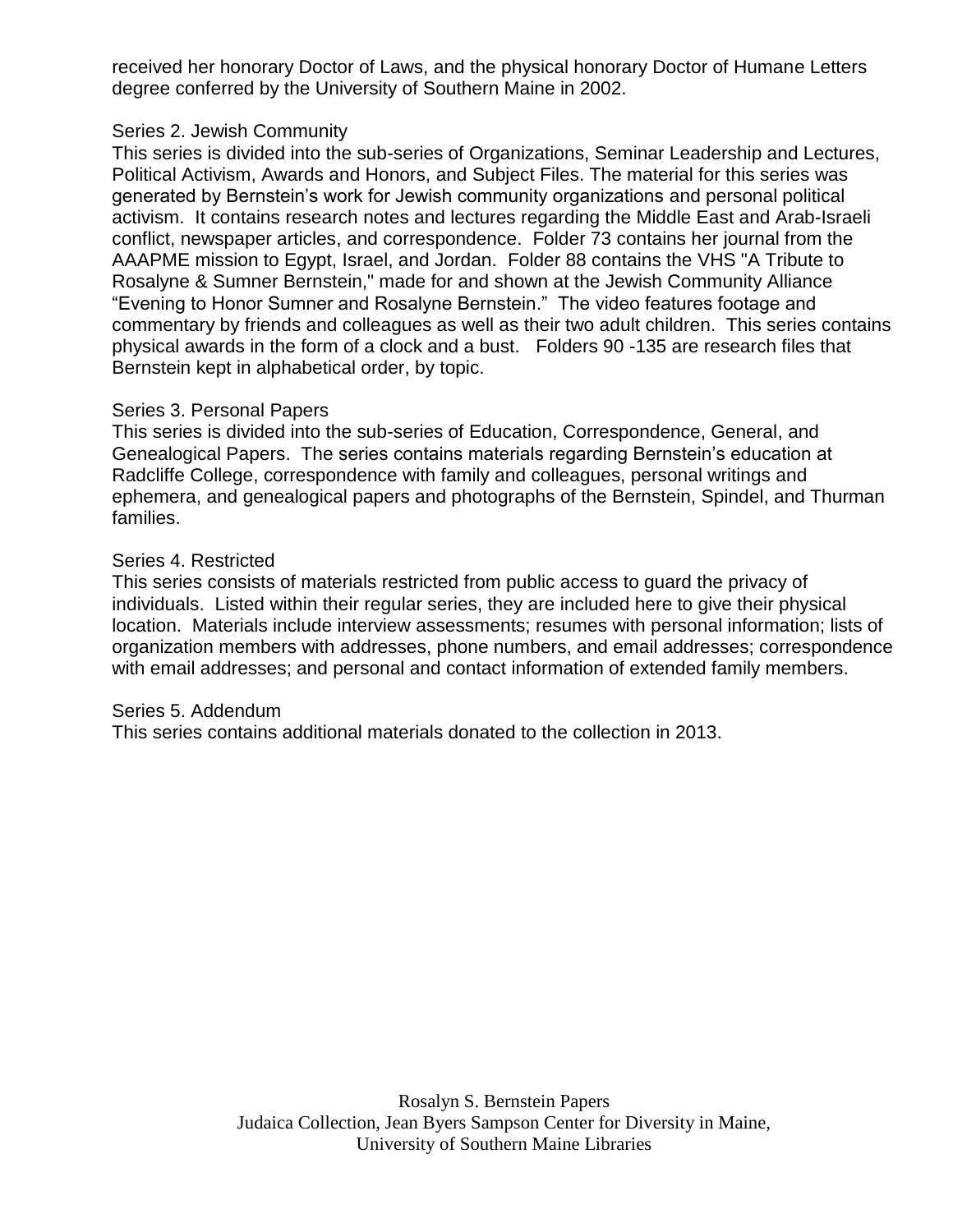|                | Box Folder     | <b>Description</b>                                                                                 | Date(s)                     |
|----------------|----------------|----------------------------------------------------------------------------------------------------|-----------------------------|
|                |                | Series 1.1 Community Service. Government (1973-2003)                                               |                             |
| 1              | 1              | Maine Management and Cost Survey                                                                   | 1973-1974                   |
| 1              | $\overline{2}$ | Federal Home Loan Bank of Boston                                                                   | 1974-1985                   |
| 1              | 3              | Task Force on Home Ownership<br>Some materials are RESTRICTED                                      | 1980-1981                   |
| 1              | 4              | <b>Constitution Bicentennial Commission, Planning</b><br>Some materials are RESTRICTED             | 1986 Oct-<br>1987 Sep 16    |
| 1              | 5              | <b>Constitution Bicentennial Commission, "Constitution</b><br>Day"                                 | 1987 Sep 17                 |
| 1              | 6              | Constitution Bicentennial Commission, Follow Up                                                    | 1987 Sep 18-<br>1988 Nov 16 |
| 1              | $7-9$          | <b>Health Care Finance Commission</b>                                                              | 1987-2002                   |
| 1              | 10             | <b>Antitrust in Healthcare Conference</b>                                                          | 2002                        |
| 1              | 11             | Maine Health Program Task Force                                                                    | 1991                        |
| 2              | 12             | Government Restructuring Commission                                                                | 1991-1993                   |
| $\overline{2}$ | 13             | <b>Budget Advisory Committee</b>                                                                   | 1992                        |
| $\overline{2}$ | 14             | <b>Health and Social Services Transition Team</b><br>Some materials are RESTRICTED                 | 1993-1994                   |
| $\overline{2}$ | 15             | Maine Educational Loan Authority                                                                   | 1999-2000                   |
| 2              | 16             | State Ceiling on Tax-exempt Bonds Commission                                                       | 1999-2000                   |
| 2              | 17             | <b>Transition Advisory Council: Agendas and Minutes</b><br>Some materials are RESTRICTED           | 2002                        |
| $\overline{2}$ | 18             | <b>Transition Advisory Council: Budgets</b>                                                        | 2002                        |
|                |                | Transition Advisory Council: Contact Information<br><b>RESTRICTED</b>                              | [2002]                      |
| 2              | 19             | <b>Transition Advisory Council: Correspondence</b><br>Some materials are RESTRICTED                | 2002-2003                   |
|                |                | <b>Transition Advisory Council: Department Listings</b><br><b>RESTRICTED</b>                       | 2002 Dec                    |
|                |                | <b>Transition Advisory Council: Interview Score Sheets</b><br><b>RESTRICTED</b>                    | 2002 Dec                    |
| 2              | 20             | <b>Transition Advisory Council: Baldacci Inauguration</b><br><b>Invitations and Program</b>        | 2003 Jan 8                  |
| 2              | 21             | <b>Transition Advisory Council: Meeting &amp; Interview Notes</b><br>Some materials are RESTRICTED | 2002-2003                   |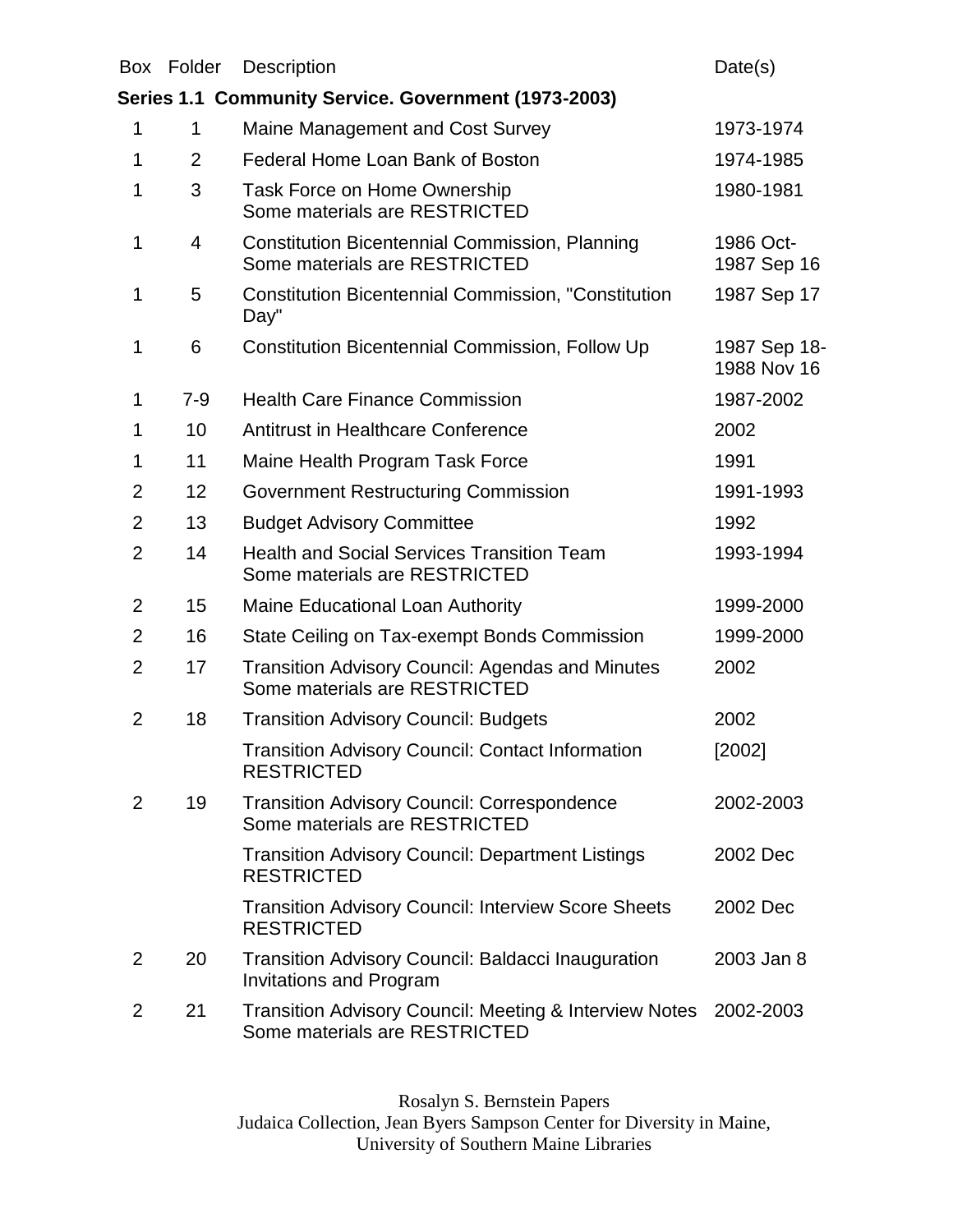| <b>Box</b>     | Folder | Description                                                                     | Date(s)     |
|----------------|--------|---------------------------------------------------------------------------------|-------------|
| $\overline{2}$ | 22     | <b>Transition Advisory Council: Press Releases</b>                              | 2002        |
|                |        | <b>Transition Advisory Council: Resumes</b><br><b>RESTRICTED</b>                | 2002        |
|                |        | Series 1.2 Community Service. Education (1966-2007)                             |             |
| $\overline{2}$ | 23     | <b>Headstart Program</b>                                                        | 1966        |
| $\overline{2}$ | 24     | <b>Portland School Committee</b>                                                | 1966-1981   |
| $\overline{2}$ | 25     | <b>Bowdoin College Board of Overseers</b>                                       | 1973-1980   |
| $\overline{2}$ | 26     | <b>Bowdoin College Board of Trustees</b>                                        | 1981-2002   |
| $\overline{2}$ | 27     | Bowdoin College Scholarship Fund, Certificate of<br>Establishment               | 1995        |
| 3              | 28     | VHS, "Bowdoin Scholarships: For Generations<br>Unborn"                          | 1999        |
| 3              | 29     | Colby College Art Museum                                                        | 1973 Sep 15 |
| 3              | 30     | <b>Rhodes Scholarship Committee</b>                                             | 1976-1978   |
| 3              | 31     | Westbrook College, Joan Whitney Payson Gallery of<br><b>Art Advisory Board</b>  | 1977-1981   |
| 3              | 32     | New England Board of Higher Education                                           | 1979-1987   |
| 3              | 33     | Portland School of Art / Maine College of Art                                   | 1980-1997   |
| 3              | 34     | <b>Harvard Alumni Association</b>                                               | 1982-1985   |
| 3              | 35     | University of Southern Maine President's Council                                | 1986        |
| 3              | 36-39  | University of Southern Maine Board of Visitors<br>Some materials are RESTRICTED | 1989-2007   |
| 3              | 40     | University of Maine System Commission on                                        | 1989-1992   |
| 3              | 41     | University of Maine School of Law Board of Visitors                             | 1991-2003   |
|                |        | Series 1.3 Community Service. Community and Philanthropy (1950-2006)            |             |
| 4              | 42     | <b>Maine Medical Center Trustee</b>                                             | 1974-2005   |
| 4              | 43     | <b>WCBB Board of Trustees</b>                                                   | 1976-1978   |
| 4              | 44     | <b>Citizens Against Higher Local Taxes</b>                                      | 1977        |
| 4              | 45     | The Center for Video Arts                                                       | 1978        |
| 4              | 46     | <b>Maine Housing Enterprise</b>                                                 | 1989        |
| 4              | 47     | The League of Women Voters                                                      | 1979-1993   |
| 4              | 48     | Portland Society of Art                                                         | 1970-1980   |
| 4              | 49     | Portland Museum of Art                                                          | 1980-2006   |
|                |        |                                                                                 |             |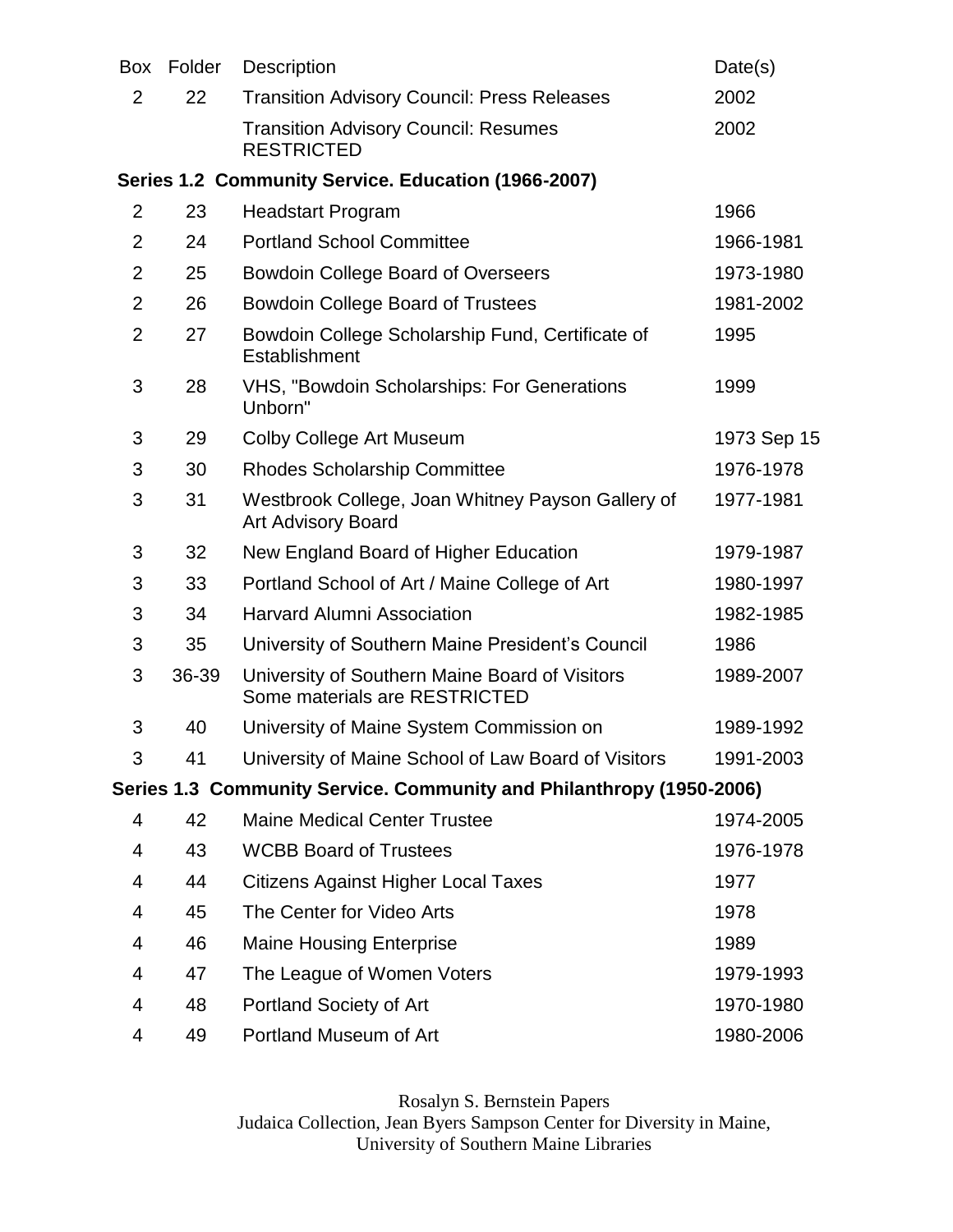| Box     |           | <b>Folder Description</b>                                                                                                          | Date(s)                  |
|---------|-----------|------------------------------------------------------------------------------------------------------------------------------------|--------------------------|
| 4       | 50        | Storyworks Interview with Rosalyne S. Bernstein,<br>Portland Museum of Art Oral History Project                                    | 2005                     |
| 4       | 51        | <b>Camp Sunshine Foundation</b>                                                                                                    | 1985, 1996               |
| 4       | 52        | <b>Maine Community Foundation</b>                                                                                                  | 1992-2005                |
| 4       | 53        | <b>Maine Humanities Council</b>                                                                                                    | 1998                     |
| 4       | 54        | <b>The Board Network</b>                                                                                                           | 2000-2003                |
| 4<br>14 | 55<br>185 | <b>Other Community Involvement</b><br>Program, The Muskie Access to Justice Sixteenth<br><b>Anniversary Dinner</b><br>See Addendum | 1950-1996<br>2011 Jun 01 |
| 14      | 186       | Report, Annual Philanthropy Report<br>See Addendum                                                                                 | 2008                     |
| 14      | 187       | Typed Remarks, Charles Shipman Payson 25th<br><b>Anniversary Dinner</b><br>See Addendum                                            | 2008 Oct 04              |
| 14      | 188       | Handwritten Draft of Remarks, Charles Shipman<br>Payson 25th Anniversary Dinner<br>See Addendum                                    |                          |
| 14      | 189       | Draft of Program and Guest List, Charles Shipman<br>Payson 25th Anniversary Dinner                                                 | 2008 Oct 04              |
| 14      | 190       | Schedule of Terms, Deborah Morton Society<br><b>Steering Committee</b>                                                             | 2005 Oct                 |
| 15      | 201       | Memo, Regarding Collection Committee Meeting,<br>with Handwritten Notes<br>See Addendum                                            | 2001 Sep 26              |
| 15      | 202       | <b>Handwritten Notes, Priorities for Collection</b><br>Committee<br>See Addendum                                                   | undated                  |
| 15      | 203       | Handwritten Notes, Collection Committee<br>Workshop<br>See Addendum                                                                | 2001 Oct 16              |
| 15      | 204       | Handwritten Notes, Report of the Collection<br>Committee to the PMA Bd of Trustees<br>See Addendum                                 | 2001 Nov 20              |
| 15      | 205       | Handwritten Outline, PMA Collections Comm<br>See Addendum                                                                          | 2002 Mar 19              |
| 15      | 206       | Handwritten Notes, Report Coll Committee to Bd<br>of Trustees                                                                      | 2002 Mar 20              |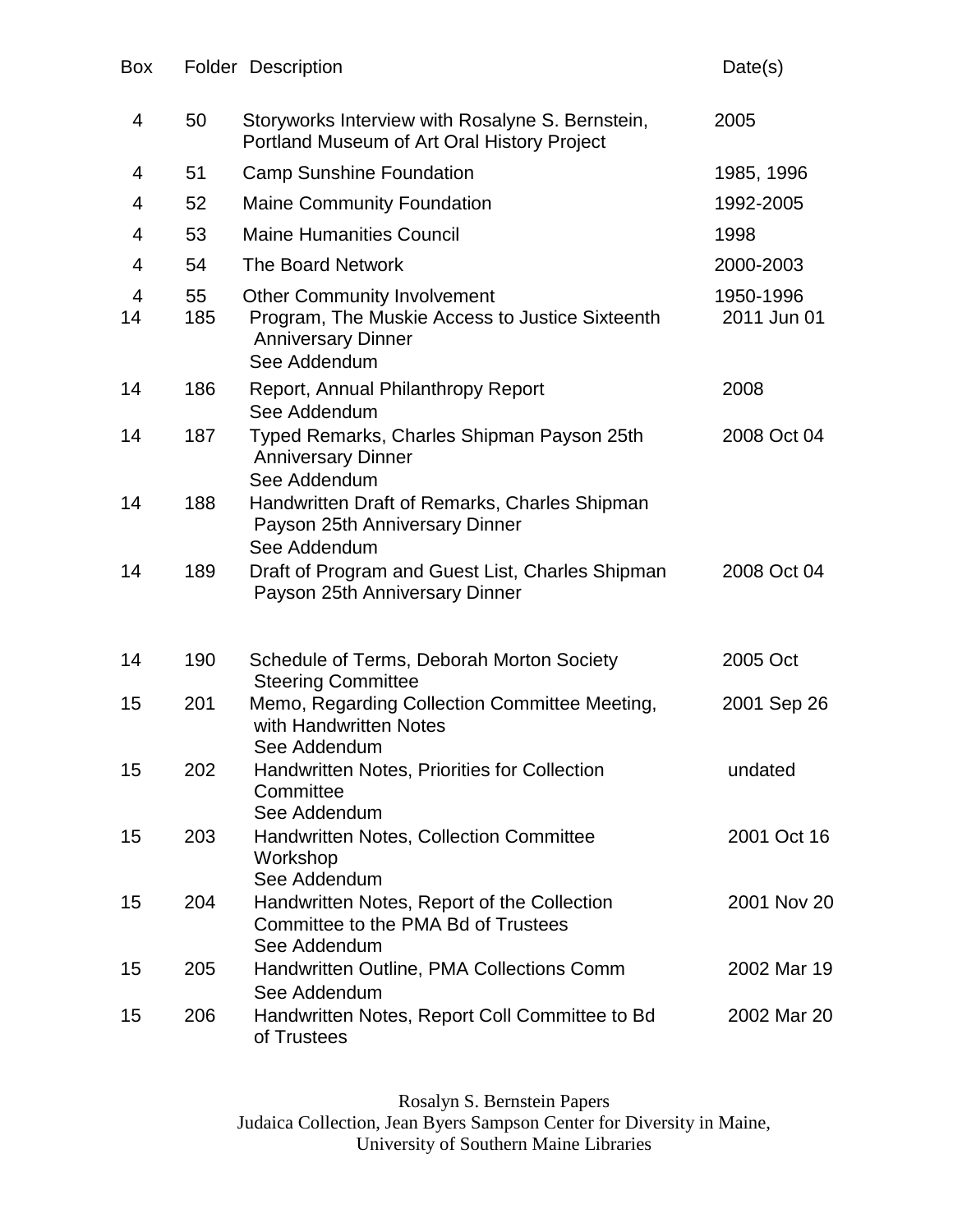| 15 | 230 | See Addendum<br>Printed Article, regarding appointment as PMA<br><b>Honorary Trustee</b><br>See Addendum                     |                  |
|----|-----|------------------------------------------------------------------------------------------------------------------------------|------------------|
| 15 | 231 | Article and Copy of Article, Portland West<br><b>Elementary School groundbreaking</b><br>See Addendum                        | 1972 Jun 15      |
|    |     | Series 1.4 Community Service. Awards and Honors (1973-2002)                                                                  |                  |
| 4  | 56  | Deborah Morton Award                                                                                                         | 1973, 1981, 1991 |
| 4  | 57  | <b>YWCA Women in Philanthropy Award</b>                                                                                      | 1986             |
| 4  | 58  | University of Maine School of Law Distinguished<br>Alumna Award                                                              | 1997             |
| 5  | 59  | Bowdoin College Awarding of Honorary Doctor of Laws                                                                          | 1996-1997        |
| 5  | 60  | Bowdoin College Commencement Photos and<br><b>Negatives</b>                                                                  | 1997             |
| 5  | 61  | Mary Rines Thompson Award                                                                                                    | 2001-2002        |
| 5  | 62  | VHS, "Six Who Care"                                                                                                          | 2000, 2001       |
| 5  | 63  | University of Southern Maine Awarding of Honorary<br>Doctor of Humane Letters                                                | 2002             |
| 5  | 64  | <b>USM Doctor of Humane Letters Degree</b>                                                                                   | 2002             |
| 5  | 65  | <b>The AltMaine Guide</b>                                                                                                    | 2002             |
| 15 | 216 | Program, Maine Law School Distinguished<br><b>Service Award</b>                                                              | 2011 Apr 02      |
| 15 | 217 | See Addendum<br>Invitation, Maine Law School Distinguished<br><b>Service Award</b><br>See Addendum                           |                  |
| 15 | 218 | Printed Email, Save the Date for Maine Law<br>School Distinguished Service Award from Elena<br><b>Brandt</b><br>See Addendum | 2011 Feb 28      |
| 15 | 219 | <b>Typed Remarks, Maine Law School Distinguished</b><br>Service Award from Rosalyne's daughter<br>See Addendum               |                  |
| 15 | 220 | Handwritten Draft of Remarks, Maine Law School<br><b>Distinguished Service Award</b><br>See Addendum                         |                  |
|    |     | Series 2.1 Jewish Community. Organizations (1958-2008)                                                                       |                  |
| 6  | 66  | <b>National Council of Jewish Women</b>                                                                                      | 1958, 1972-2007  |
|    |     |                                                                                                                              |                  |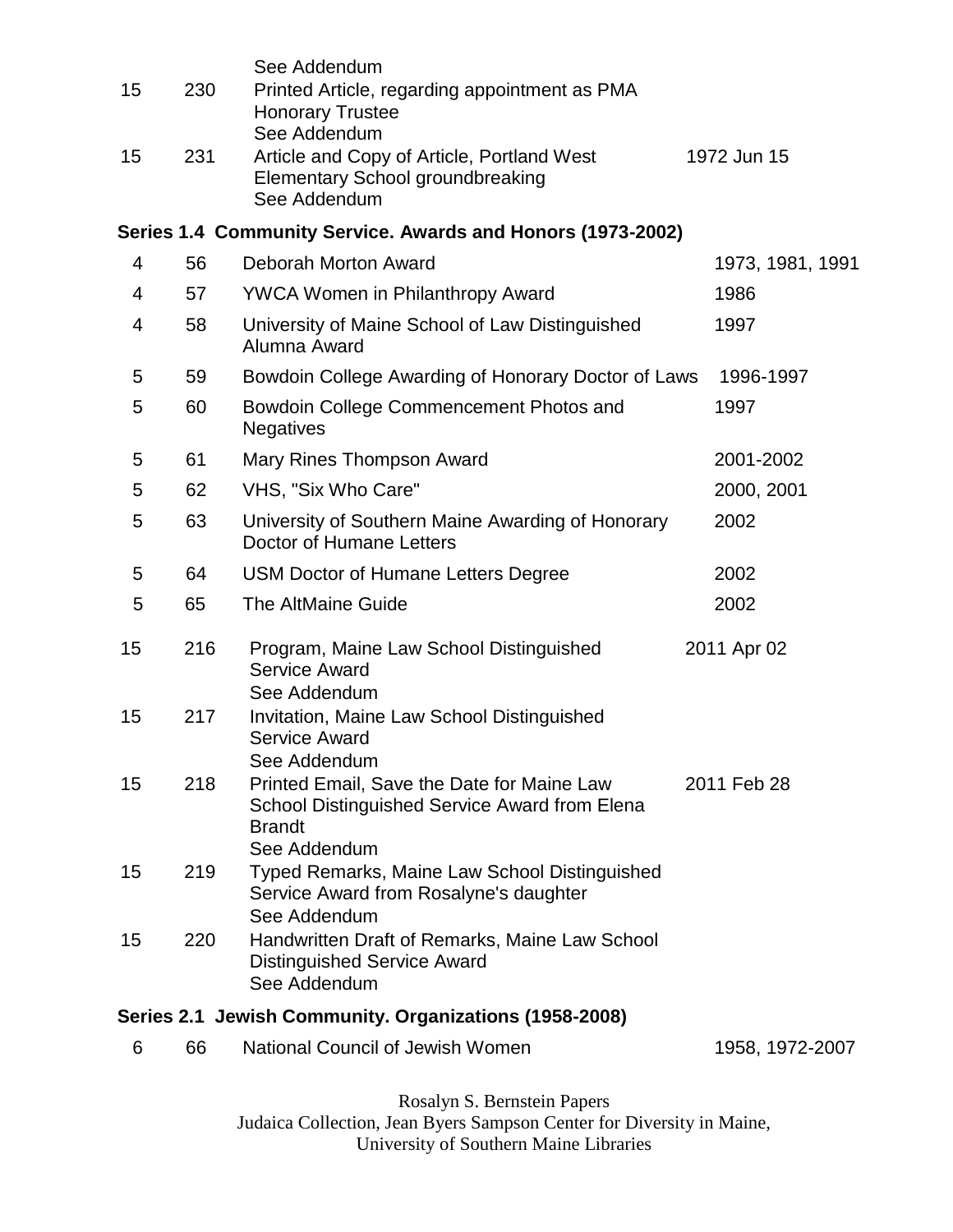| Box |     | <b>Folder Description</b>                                                                        | Date(s)            |
|-----|-----|--------------------------------------------------------------------------------------------------|--------------------|
| 6   | 67  | A History of the NCJW in Maine 1921-1986                                                         | 2008               |
| 6   | 68  | Temple Beth El Art Festival                                                                      | 1962-1967, 2012    |
| 6   | 69  | Jewish Federation / Jewish Community Alliance                                                    | 1963, 1976-2002    |
| 6   | 70  | Jewish Federation Appeal Campaigns                                                               | 1963, 1973-1995    |
| 6   | 71  | Temple Beth El                                                                                   | 1973-[2004]        |
| 6   | 72  | American Israel Public Affairs Committee                                                         | 1978-1991, 2002-04 |
| 6   | 73  | American Academic Association for Peace in the<br>Middle East "AAAPME" Mission Journal and Notes | 1979               |
| 6   | 74  | <b>State of Israel Bonds</b>                                                                     | 1980-1983, 1987    |
| 6   | 75  | <b>Jewish National Fund</b>                                                                      | 1991-1996          |
| 15  | 236 | Typed Remarks, NCJW Installation<br>See Addendum                                                 | 2009 Jun 10        |
| 15  | 237 | Handwritten Draft of Remarks, NCJW Installation                                                  |                    |
| 15  | 238 | Program, NCJW Annual Meeting<br>See Addendum                                                     | 2009 Jun 10        |
|     |     | Series 2.2 Jewish Community. Seminar Leadership and Lectures (1977-2003)                         |                    |
| 6   | 76  | <b>Bowdoin College Hillel Initiative</b>                                                         | 2002-2005          |
| 6   | 77  | Lectures on Israel and the Middle East                                                           | 1977-2001          |
| 6   | 78  | Jewish Federation Middle East Seminar Series                                                     | 1982               |
| 7   | 79  | Jewish Community Center "Arab-Israeli Conflict"<br><b>Series</b>                                 | 1992               |
| 7   | 80  | World Affairs Council Seminar on the Middle East                                                 | 1996-1997          |
| 7   | 81  | Osher Lifelong Learning Institute Course on Arab-<br><b>Isreali Conflict</b>                     | 2002-2003          |
| 15  | 209 | Handwritten Notes, Introduction for OLL Course<br>Arab Israeli Conflict<br>See Addendum          | 2003 Spring        |
| 15  | 211 | Handwritten Notes, for OLL Course Arab Israeli<br>Conflict (folder 1)<br>See Addendum            | 2003 Mar 14        |
| 15  | 212 | Handwritten Notes, for OLL Course Arab Israeli<br>Conflict (folder 2)<br>See Addendum            | 2003 Mar 14        |
| 15  | 213 | Handwritten and Typed Notes, for OLL Course<br>Arab Israeli Conflict (folder 3)<br>See Addendum  | 2003 Mar 14        |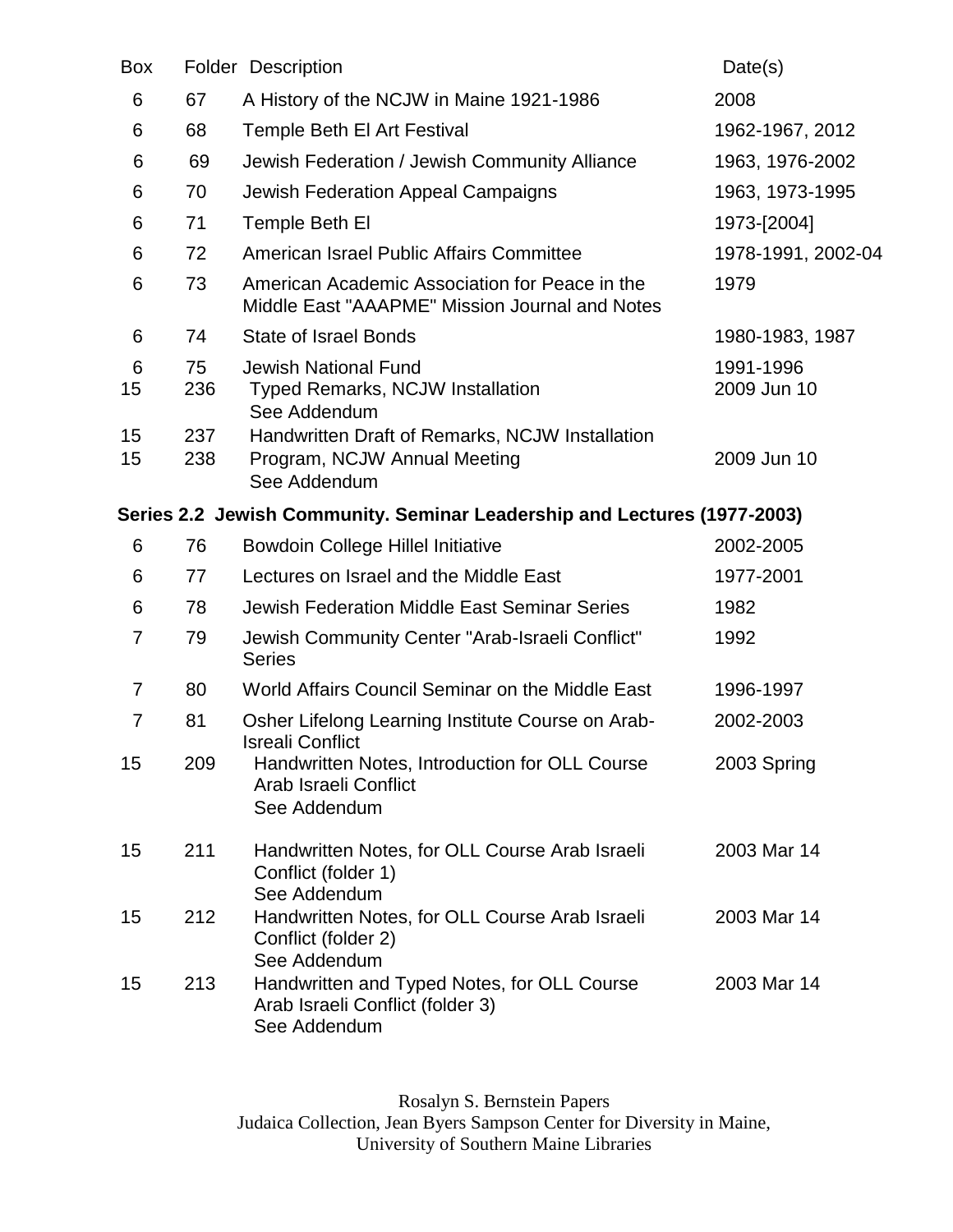| <b>Box</b><br>15     | 214       | <b>Folder Description</b><br>Handwritten and Typed Notes, for OLL Course<br>Arab Israeli Conflict (folder 4)<br>See Addendum                                 | Date(s)<br>2003 Mar 14   |
|----------------------|-----------|--------------------------------------------------------------------------------------------------------------------------------------------------------------|--------------------------|
| 15                   | 241       | Typed Remarks, D'var Torah at Bet Ha'am<br>See Addendum                                                                                                      | 2009 Aug 07              |
| 15                   | 242       | Handwritten Draft of Remarks, D'var Torah at Bet<br>Ha'am<br>See Addendum                                                                                    |                          |
| 15                   | 253       | Typed and Handwritten Remarks, D'Var Torah -<br>Parashat Korach [2 copies]<br>See Addendum                                                                   | 2008 Jun 27              |
|                      |           | Series 2.3 Jewish Community. Political Activism (1973-2002)                                                                                                  |                          |
| 7                    | 82        | <b>Newspaper Opinion Pieces</b>                                                                                                                              | 1973-2002                |
| 7                    | 83        | <b>Election Activity</b>                                                                                                                                     | 1976-2002                |
| $\overline{7}$<br>15 | 84<br>207 | Correspondence with Elected Officials<br>Printed Email, "op-ed piece on Israeli-Palestinian<br>conflict," addressed to Portland Press Herald<br>See Addendum | 1977-2002<br>2002 Apr 17 |
|                      |           | Series 2.4 Jewish Community. Awards and Honors (1966-2001)                                                                                                   |                          |
| 12                   |           | Hannah Solomon Award (Bust)                                                                                                                                  | 1966                     |
| $\overline{7}$       | 85        | National Council of Jewish Women Award                                                                                                                       | 1976                     |
| 7                    | 86        | <b>State of Israel Bonds Award</b>                                                                                                                           | 1985                     |
| $\overline{7}$       | 87        | Jewish Community Alliance, Evening to Honor<br><b>Sumner and Rosalyne Bernstein</b>                                                                          | 2000                     |
| 7                    | 88        | VHS, "A Tribute to Rosalyne & Sumner Bernstein"                                                                                                              | 2000                     |
| 7                    | 89        | Jewish Community Alliance Karen M. Lerman Award                                                                                                              | 2001                     |
| 12                   |           | Karen M. Lerman Award (Clock)                                                                                                                                | 2001                     |
|                      |           | Series 2.5 Jewish Community. Subject Files (1967-1997, undated)                                                                                              |                          |
| 7                    | 90        | Aid                                                                                                                                                          | undated                  |
| 7                    | 91        | Asia and Israel                                                                                                                                              | 1998                     |
| 7                    | 92        | Arms Sales to Arabs                                                                                                                                          | 1988-2001                |
| $\overline{7}$       | 93        | Arab Lobby                                                                                                                                                   | 1985-1991                |
| Box                  | Folder    | <b>Description</b>                                                                                                                                           | Date(s)                  |
|                      |           | Series 2.5 Lewish Community, Subject Files (cont.)                                                                                                           |                          |

### **Series 2.5 Jewish Community. Subject Files (cont.)**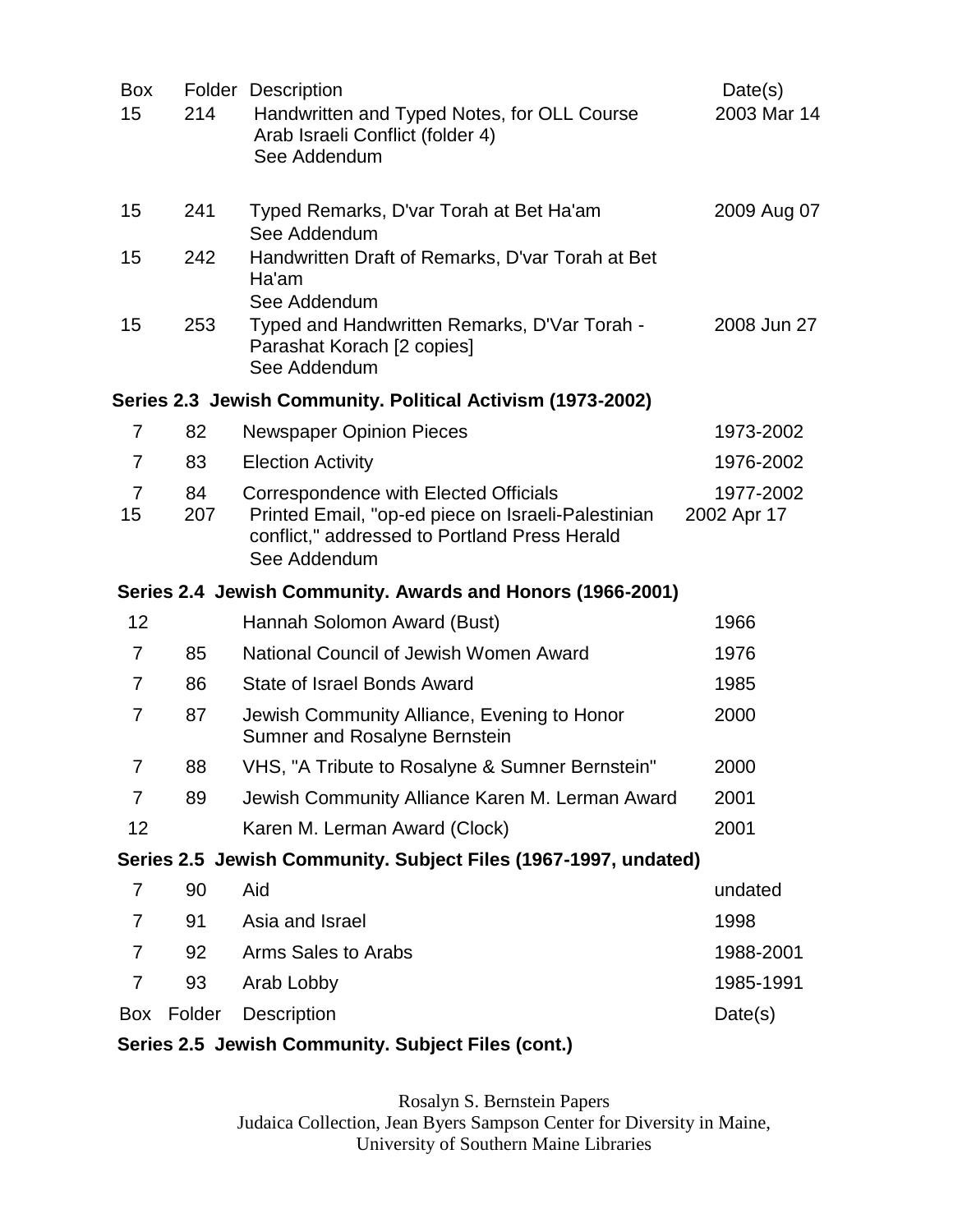| 7       | 94            | Boycott (Arab)                                                         | 1988-1993           |
|---------|---------------|------------------------------------------------------------------------|---------------------|
| 7       | 95            | <b>Bush Administration</b>                                             | 1989-1992           |
| 7       | 96            | Churches                                                               | 1987-1997           |
| 8       | 97            | <b>Clinton Administration</b>                                          | 1993                |
| 8       | 98            | Congress                                                               | 1992                |
| 8       | 99            | Counter-Terrorism                                                      | 1987                |
| 8       | 100           | Diplomacy                                                              | 1989-1990           |
| 8       | 101           | Economy (Israel)                                                       | 1986                |
| 8       | 102           | Egypt                                                                  | 1988-1997           |
| 8       | 103           | <b>Ethiopian Jews</b>                                                  | 1987-1988           |
| 8       | 104           | <b>Expulsion Orders</b>                                                | 1993                |
| 8       | 105           | France                                                                 | 1996                |
| 8       | 106           | The Gulf War                                                           | 1990-1992           |
| 8       | 107           | Hamas                                                                  | 1992-1994           |
| 8       | 108-109       | History of Israel & Middle East                                        | 1967-1995           |
| 8       | 110           | Human Rights                                                           | 1968, 1988-1989     |
| 8       | 111           | India                                                                  | 1988                |
| 8       | 112           | Intifada                                                               | 1989-1990           |
| 8       | 113           | Iran                                                                   | 1989                |
| 8       | 114           | Iraq                                                                   | 1990-1992           |
| 8       | 115           | Jerusalem                                                              | 1984, 1988-1997     |
| 8       | 116           | Jewish Resistance, World War II                                        | 1988-1989           |
| 8       | 117           | Jordan                                                                 | 1988-1995           |
| 8       | 118           | Lebanon                                                                | 1988, 1991          |
| 8       | 119           | Legal Basis of Zionism and Settlement                                  | 1970, 1991          |
| 8       | 120           | <b>Loan Guarantees</b>                                                 | 1991-1994           |
| 8       | 121-123 Media |                                                                        | 1988-1997, undated  |
| 9<br>15 | 124<br>208    | The Middle East Review<br>Periodical, Near East Report<br>See Addendum | 1989<br>2003 Jan 20 |
| 9       | 125           | Oil                                                                    | 1984-1990           |
| 9       | 126           | Oslo                                                                   | 1997                |
| 9       | 127           | Palestinian Liberation Organization                                    | 1978-1994           |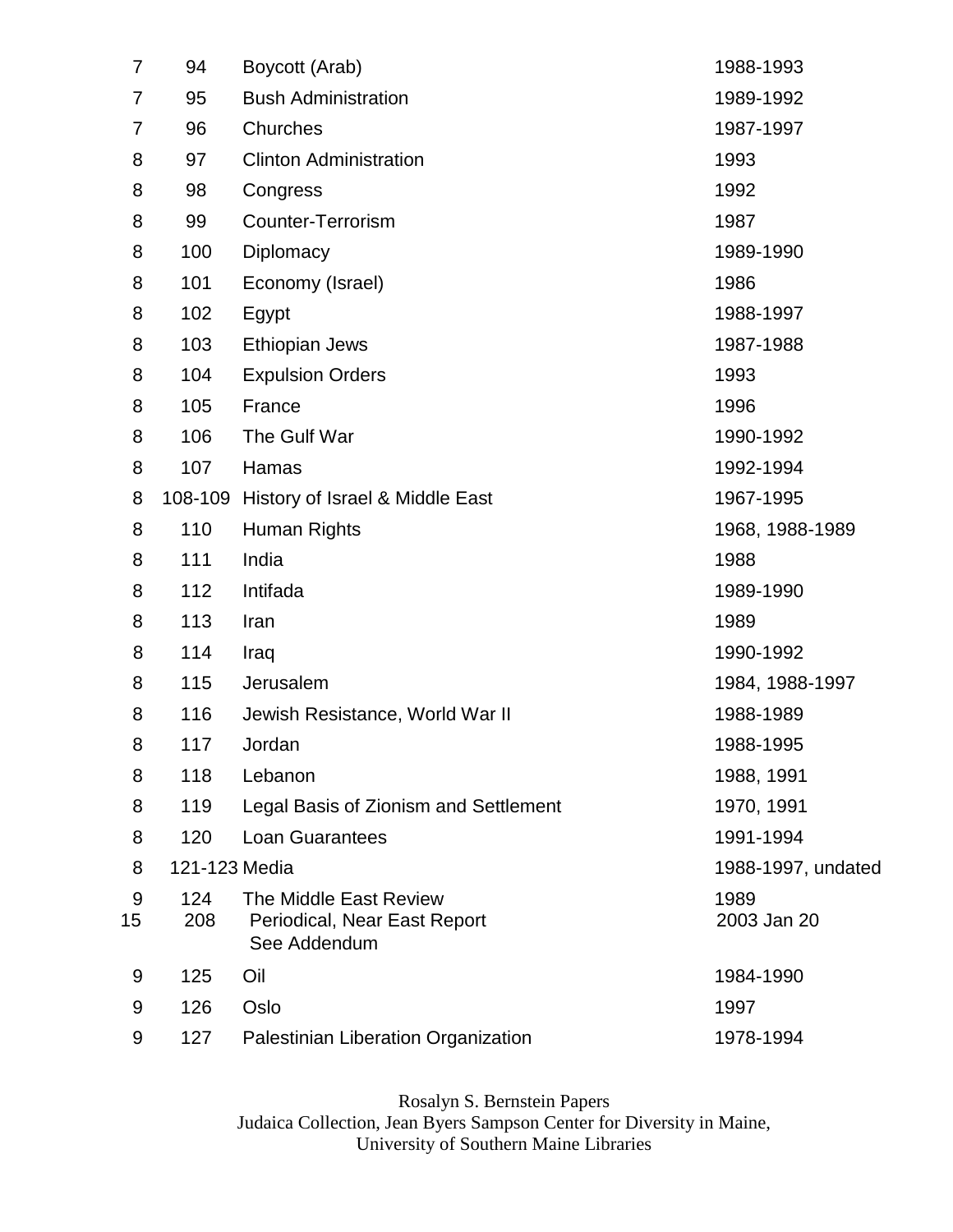| <b>Box</b> |     | <b>Folder Description</b>                                                                                   | Date(s)                           |
|------------|-----|-------------------------------------------------------------------------------------------------------------|-----------------------------------|
| 9          | 128 | Political System, Israel                                                                                    | 1988-1992                         |
| 9          | 129 | Saudi Arabia                                                                                                | 1987, 1989, 1991                  |
| 9          | 130 | South Africa                                                                                                | 1985, 1987, 1988                  |
| 9          | 131 | Syria                                                                                                       | 1985-1997                         |
| 9          | 132 | Terrorism                                                                                                   | 1993-1995                         |
| 9          | 133 | <b>United Nations</b>                                                                                       | 1968, 1988-1995                   |
| 9          | 134 | West Bank and Gaza                                                                                          | 1985, 1997-1991                   |
| 9          | 135 | Water                                                                                                       | 1989, 1995                        |
|            |     | Series 3.1 Personal Papers. Education (1946-2002)                                                           |                                   |
| 10         | 136 | Radcliffe College                                                                                           | 1946-1948, 1957,<br>1973-1997     |
| 10         | 137 | Radcliffe College Paper [original]                                                                          | 1950                              |
| 10         | 138 | Radcliffe College Paper [copy]                                                                              | 1950                              |
| 10         | 139 | University of Maine School of Law                                                                           | 1982-2002                         |
|            |     | Series 3.2 Personal Papers. Correspondence (1932-2006, undated)                                             |                                   |
| 10         | 140 | <b>Andy Bernstein</b>                                                                                       | 2001, undated                     |
| 10         | 141 | Beth Bernstein Schneider and Michael Schneider                                                              | 1958, 1971, 1973,<br>undated      |
| 10         | 142 | Rosalyne Bernstein                                                                                          | 1948-1961                         |
| 10         | 143 | <b>Sumner Berstein</b>                                                                                      | 1932-2000                         |
| 10         | 144 | <b>Sumner to Rosalyne</b>                                                                                   | 1944-2002                         |
| 10<br>15   | 210 | 145-146 Other Correspondence<br>Printed Email, Israel Line from MFA MAIL<br>See Addendum                    | 1949-2006, undated<br>2003 Apr 14 |
| 15         | 221 | Card, Caroline regrets being unable to attend<br>Distinguished Service Award dinner                         | 2011 Apr 01                       |
| 15         | 222 | See Addendum                                                                                                |                                   |
| 15         | 223 | Card, Lawrence A. Blaisdell regarding<br>Distinguished Service Award dinner<br>See Addendum                 | 2011 Apr 06                       |
| 15         | 224 | Card, Mary L. Schendel regrets being unable to<br>attend Distinguished Service Award dinner<br>See Addendum | 2011 Apr 01                       |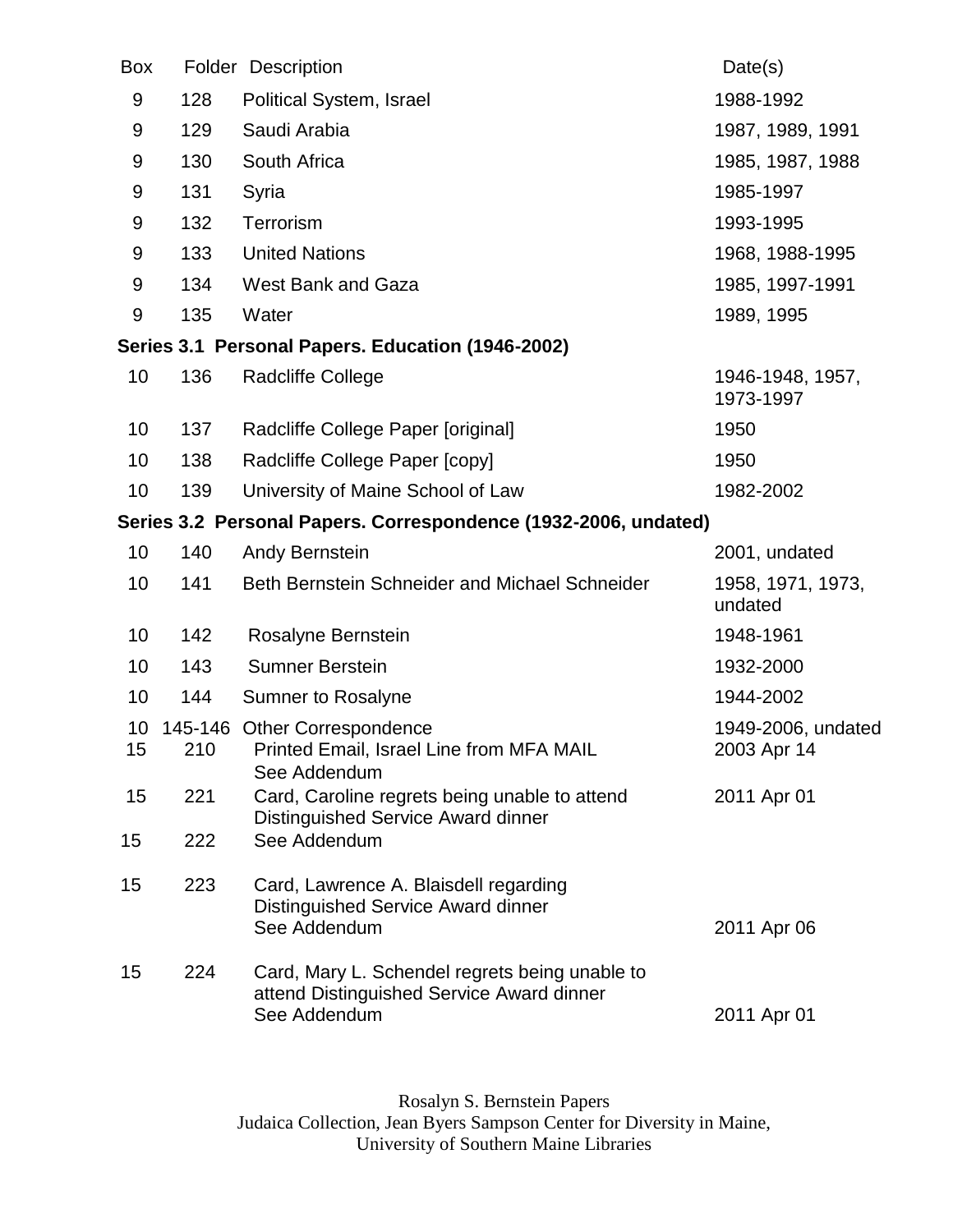| <b>Box</b><br>15 | 225        | <b>Folder Description</b><br>Card, June regrets being unable to attend<br>Distinguished Service Award dinner<br>See Addendum   | Date(s)                    |
|------------------|------------|--------------------------------------------------------------------------------------------------------------------------------|----------------------------|
| 15               | 226        | Card, Congratulations from Bernstein Shur<br>Sawyer and Nelson<br>See Addendum                                                 |                            |
| 15               | 227        | Card, Nancy Wanderer regrets being unable to<br>attend Distinguished Service Award dinner<br>See Addendum                      |                            |
| 15               | 228        | Printed Email, Ira J. Waldman regrets being<br>unable to attend Distinguished Service Award<br>dinner<br>See Addendum          | 2011 Apr 04                |
| 15               | 229        | Letter, regarding appointment as PMA Honorary<br><b>Trustee from Hans Underdahl</b><br>See Addendum                            | 2011 May 31                |
| 15<br>15         | 232<br>233 | Letter, Congratulations from Olympia J. Snowe<br>See Addendum<br>Letter, Congratulations from Leigh I. Saufley<br>See Addendum | 2011 Apr 08<br>2011 Apr 08 |
| 15               | 234        | Card, Thank you for volunteering at Spring Harbor<br>Hospital<br>See Addendum                                                  |                            |
| 15               | 239        | Printed Email, Gail Volk on Installation ceremony<br>See Addendum                                                              | 2009 Jun 11                |
| 15               | 240        | Card, "A generous contribution has been<br>madeto the National Council of Jewish Women"<br>See Addendum                        |                            |
| 15               | 247        | Letter, "What a wonderful article," from Peter B.<br>Webster<br>See Addendum                                                   | 2008 Jun 27                |
| 15               | 248        | Typed Remarks, D'var Torah at Bet Ha'am [copy<br>2]                                                                            |                            |
|                  |            | See Addendum                                                                                                                   | 2009 Aug 07                |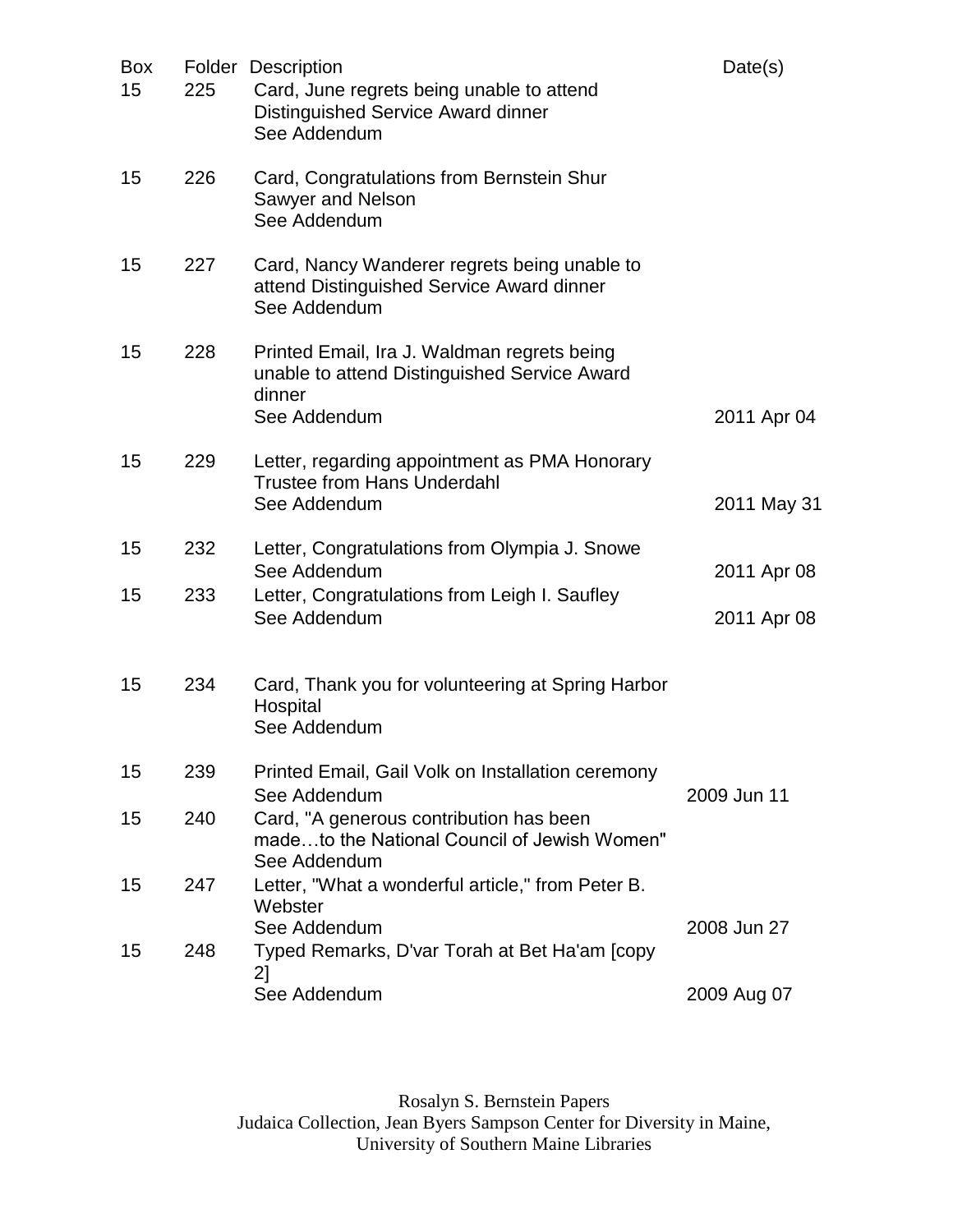| Box<br>15 | 250        | <b>Folder Description</b><br>Letter, Happy 80th Birthday from Senator Olympia                             | Date(s)     |
|-----------|------------|-----------------------------------------------------------------------------------------------------------|-------------|
|           |            | Snowe<br>See Addendum                                                                                     | 2009 Apr 01 |
| 15        | 251        | Card, regarding Israel statement at Temple, from<br><b>Pat Davidson Reef</b><br>See Addendum              | 2009 Jan 10 |
| 15        | 255        | Letter and Enclosed Message, from Daniel E.<br>O'Leary                                                    |             |
|           |            | See Addendum                                                                                              | 2007 Nov 20 |
| 15        | 256        | Card and Enclosed Photo, from Judy Bertham<br>See Addendum                                                | 2007 Oct 29 |
| 15        | 259        | Card, "thank you for coming to the annual<br>meeting [of WAC] last week," from Elizabeth Anne<br>McLellan |             |
|           |            | See Addendum                                                                                              | 2008 Jun 23 |
|           |            | Series 3.3 Personal Papers. General (1945-2005, undated)                                                  |             |
| 11        | 147        | Poetry, Prose, and Doggerel                                                                               | 1949-2003   |
| 11        | 148        | <b>Essays and Presentations</b>                                                                           | 1960-2001   |
| 11        | 149        | <b>Newspaper Articles</b>                                                                                 | 1945-2003   |
| 11        | 150        | American Contract Bridge League Award                                                                     | 1982, 2001  |
| 11        | 151        | "Sumner Thurman Bernstein," by Louis Bernstein                                                            | undated     |
| 11        | 152        | Poem by Israel Bernstein                                                                                  | 1949        |
| 11        | 153        | Rosalyne and Sumner's Wedding Invitations                                                                 | 1949        |
| 11        | 154        | Program for "The Hasty Heart"                                                                             | 1951        |
| 11        | 155        | <b>Wedding Anniversary Speech by Andy Bernstein</b>                                                       | 1989        |
| 11        | 156        | Rosalyne's Account of Relationship with Sumner                                                            | 2002        |
| 11        | 157        | Jewelry Receipt with Note by Rosalyne                                                                     | 2002        |
| 11        | 158        | <b>Curriculum Vitae</b>                                                                                   | 2003        |
| 11<br>15  | 159<br>235 | "Postwar America," Oral History Paper by Betsy Griffin<br>Typed Remarks, "To Peggy, with deep love"       | 2005        |
| 15        | 243        | See Addendum<br>Typed Remarks, Emily Moore's Memorial Service<br>See Addendum                             |             |
| 15        | 244        | Typed Remarks Drafts, Emily Moore's Memorial<br>Service [2 copies]<br>See Addendum                        |             |
| 15        | 245        | Program, "A Celebration of the Life of Emily Eaton 2010 Apr 06<br>Moore"                                  |             |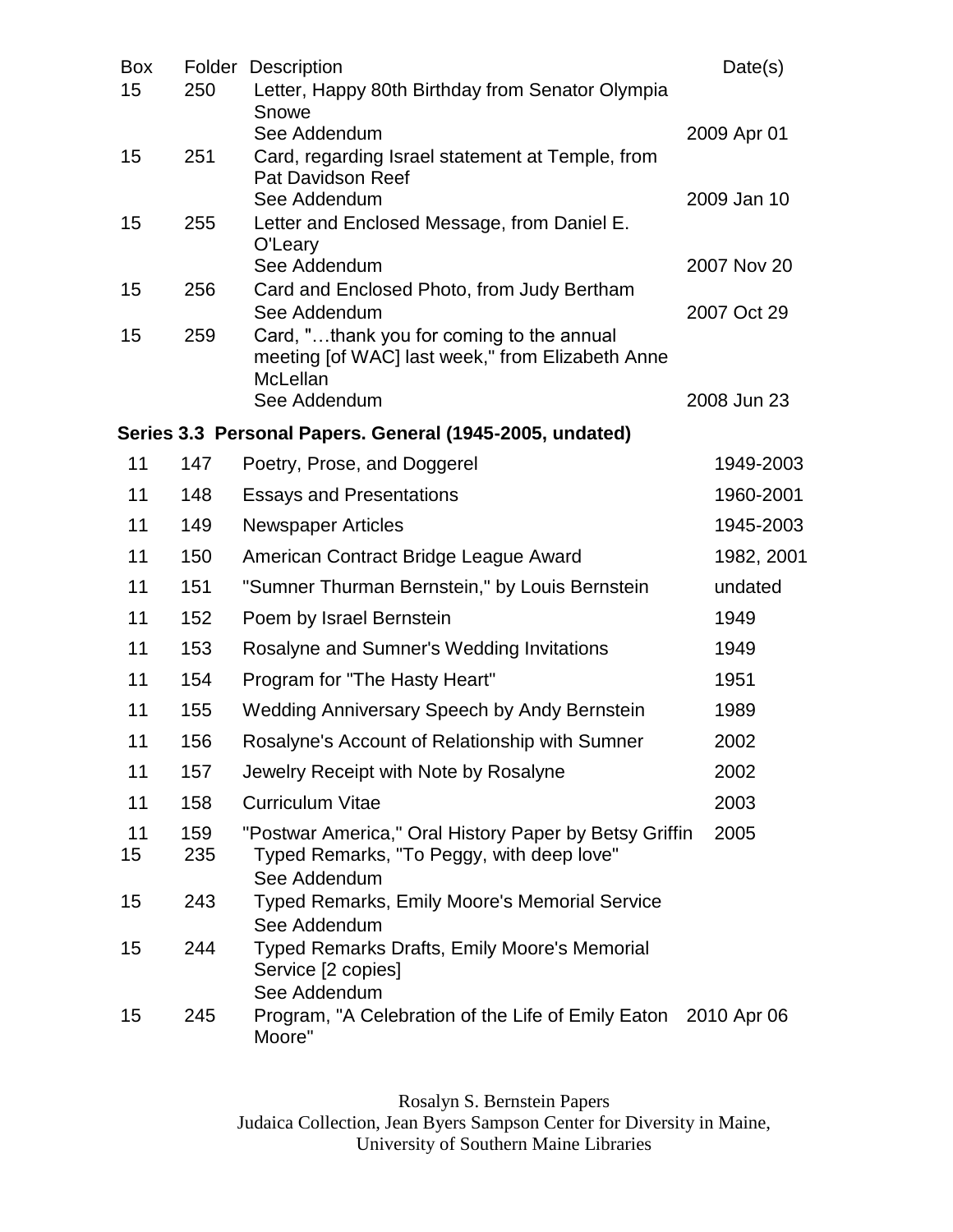| <b>Box</b> |                            | <b>Folder Description</b>                                                                                                        | Date(s)                        |
|------------|----------------------------|----------------------------------------------------------------------------------------------------------------------------------|--------------------------------|
| 15         | 246                        | Handwritten Draft of Remarks, Emily Moore's<br><b>Memorial Service</b><br>See Addendum                                           |                                |
| 15         | 252                        | Interview with Rosalyne S. and Sumner T.<br>Bernstein transcript, with note from Senator<br><b>Susan Collins</b><br>See Addendum | 2009 Jan 05                    |
| 15         | 254                        | Printed Email, Invitation to The Fifth Sumner<br>Bernstein Forum for International Understanding<br>See Addendum                 | 2008 Jun 19                    |
| 15         | 257                        | Program, Sumner Bernstein Forum for<br>International Understanding<br>See Addendum                                               | 2008 Jun 19                    |
| 15         | 258                        | Newspaper Clipping, "USM vision explained"<br>See Addendum                                                                       | 2008                           |
|            |                            | Series 3.4 Personal Papers. Genealogical Papers (1904-2002)                                                                      |                                |
| 11         | 160                        | <b>Bernstein Family</b><br>Some materials are RESTRICTED                                                                         | 1907, 1923, 1968,<br>1982-2002 |
| 11         | 161                        | <b>Spindel Family</b><br>Some materials are RESTRICTED                                                                           | 1925-2002                      |
| 11         | 162                        | <b>Thurman Family</b><br>Some materials are RESTRICTED                                                                           | 1905, 1909, 1952-<br>1990      |
| 11         | 163                        | <b>Saved Original Documents</b>                                                                                                  | 1904, 1925, 1928,              |
|            | <b>Series 4 Restricted</b> |                                                                                                                                  |                                |
| 13         | 164                        | Item removed from Task Force on Home Ownership<br>(Series 1.1, Folder 3)                                                         | 1980-1981                      |
| 13         | 165                        | Item removed from Constitution Bicentennial<br>Commission, Planning (Series 1.1, Folder 4)                                       | 1986 Oct-<br>1987 Sep 16       |
| 13         | 166                        | Item removed from Health and Social Services<br>Transition Team (Series 1.1, Folder 14)                                          | 1993-1994                      |
| 13         | 167                        | Items removed from Transition Advisory Council:<br>Agendas and Minutes (Series 1.1, Folder 17)                                   | 2002                           |
| 13         | 168                        | <b>Transition Advisory Council: Contact Information</b><br>(Series 1.1)                                                          | [2002]                         |
| 13         | 169                        | Items removed from Transition Advisory Council:<br>Correspondence (Series 1.1, Folder 19)                                        | 2002-2003                      |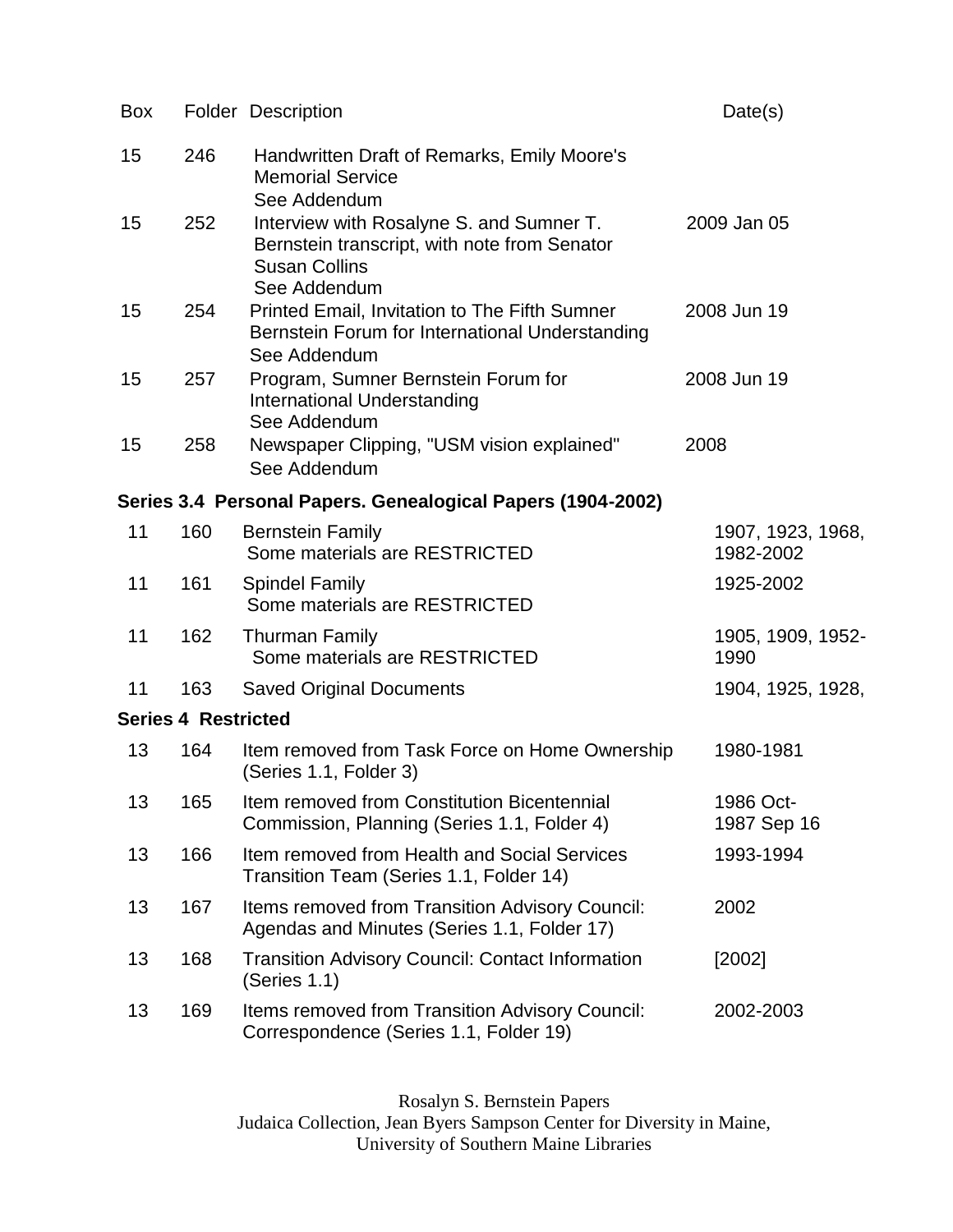| <b>Box</b> |         | <b>Folder Description</b>                                                                              | Date(s)                        |
|------------|---------|--------------------------------------------------------------------------------------------------------|--------------------------------|
| 13         | 170     | <b>Transition Advisory Council: Department Listings</b><br>(Series 1.1)                                | 2002 Dec                       |
| 13         | 171     | <b>Transition Advisory Council: Interview Score Sheets</b><br>(Series 1.1)                             | 2002 Dec                       |
| 13         | 172     | Items removed from Transition Advisory Council:<br>Meeting and Interview Notes (Series 1.1, Folder 21) | 2002-2003                      |
| 13         | 173-176 | Transition Advisory Council: Resumes (Series 1.1)                                                      | 2002                           |
| 13         | 177     | Items removed from University of Southern Maine<br>Board of Visitors (Series 1.2, Folder 39)           | 2006-2007                      |
| 13         | 178     | Items removed from Bernstein Family (Series 3.4,<br>Folder 144)                                        | 1907, 1923, 1968,<br>1982-2002 |
| 13         | 179     | Item removed from Spindel Family (Series 3.4,<br>Folder 145)                                           | 1925-2002                      |
| 13         | 180     | Items removed from Thurman Family (Series 3.4,<br>Folder 146)                                          | 1905, 1909, 1952-<br>1990      |
|            |         | Series 5 Addendum (1991, 1998, 2009, 2013)                                                             |                                |
| 14         | 181     | VHS, "The Yiddish Cinema: A documentary narrated<br>by David Mamet"                                    | 1991                           |
| 14         | 182     | VHS, "In Our Own Hands: The Hidden Story of the<br>Jewish Brigade in World War II"                     | 1998                           |
| 14         | 183     | CD, Interview with Rosalyne by Judy Halpert for the<br><b>Documenting Maine Jewery Project</b>         | 2009                           |
| 14         | 184     | Interview with Rosalyne in Maine Seniors magazine<br>(Winter 2013)                                     | 2013                           |
| 14         | 185     | Program, The Muskie Access to Justice Sixteenth<br><b>Anniversary Dinner</b>                           | 2011 Jun 01                    |
| 14         | 186     | Report, Annual Philanthropy Report                                                                     | 2008                           |
| 14         | 187     | Typed Remarks, Charles Shipman Payson 25th<br><b>Anniversary Dinner</b>                                | 2008 Oct 04                    |
| 14         | 188     | Handwritten Draft of Remarks, Charles Shipman<br>Payson 25th Anniversary Dinner                        |                                |
| 14         | 189     | Draft of Program and Guest List, Charles<br>Shipman Payson 25th Anniversary Dinner                     | 2008 Oct 04                    |
| 14         | 190     | Schedule of Terms, Deborah Morton Society<br><b>Steering Committee</b>                                 | 2005 Oct                       |
| 14         | 191     | Publication, The Voice                                                                                 | 2007 Dec                       |
| 15         | 192     | Course Plan, The Arab-Israel Conflict                                                                  | 2003 Spr                       |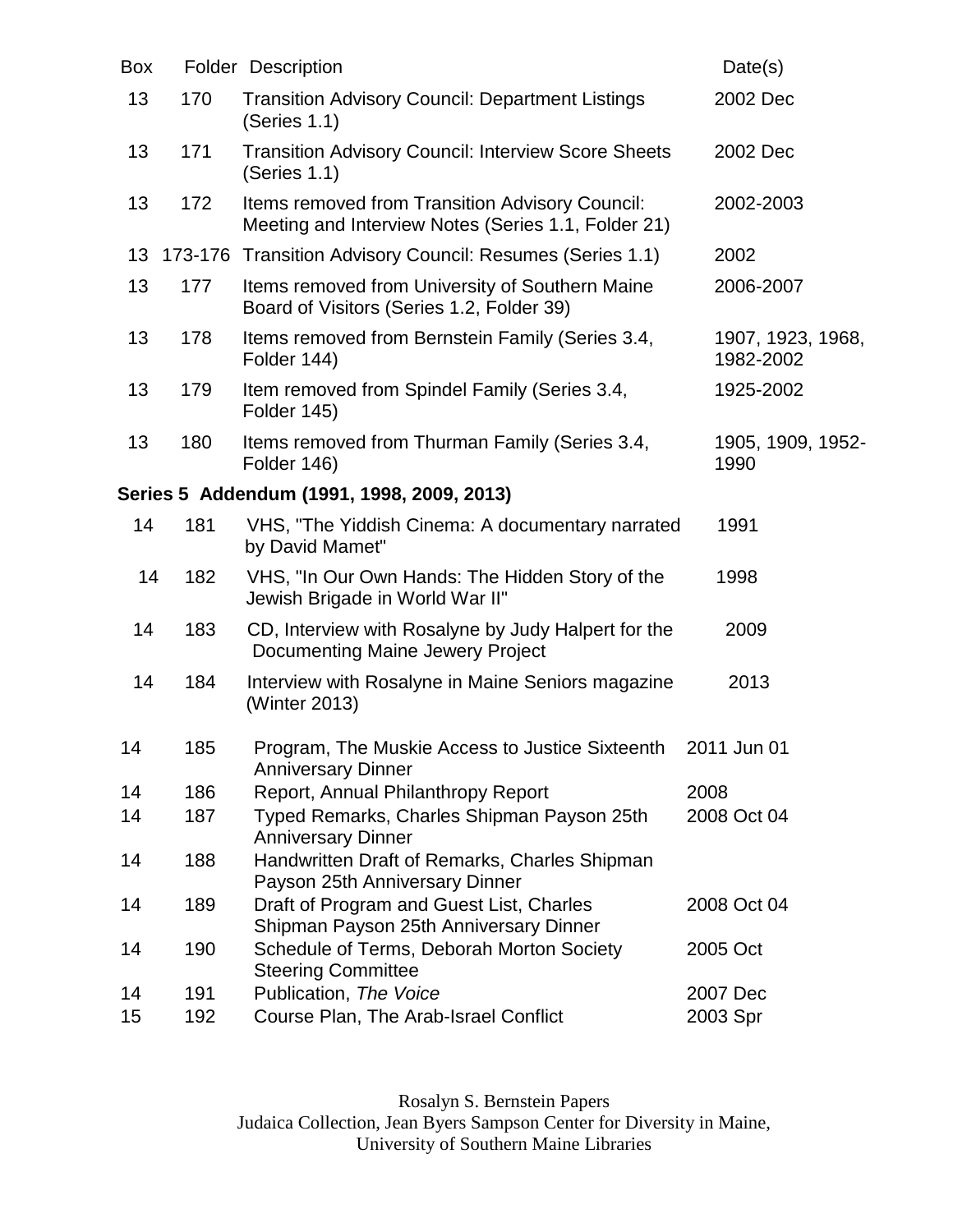| Box |     | <b>Folder Description</b>                                                                          | Date(s)     |
|-----|-----|----------------------------------------------------------------------------------------------------|-------------|
| 15  | 193 | Memo, Regarding Portland Museum of Art<br><b>Workshop Meeting</b>                                  | 2002 Apr 09 |
| 15  | 194 | Printed Copy, Talk on Arab-Israel Peace Process,<br><b>Shaarey Tfiloh Synagogue</b>                | 1995 Mar 25 |
| 15  | 195 | <b>Printed Notes, WAC Seminar</b>                                                                  | 1997 Jan 15 |
| 15  | 196 | Printed List, Suggested Reading for WAC<br>Seminar                                                 | 1997 Jan 22 |
| 15  | 197 | Handwritten Notes, for WAC Seminar                                                                 | Undated     |
| 15  | 198 | <b>Printed Notes, WAC Seminar Session I</b>                                                        | 1997 Jan 08 |
| 15  | 199 | <b>Printed Notes, WAC Seminar Session III</b>                                                      | 1997 Jan 22 |
| 15  | 200 | Printed Notes, WAC Seminar Session III,<br><b>Handwritten Notes Included</b>                       | 1997 Jan 22 |
| 15  | 201 | Memo, Regarding Collection Committee Meeting,<br>with Handwritten Notes                            | 2001 Sep 26 |
| 15  | 202 | <b>Handwritten Notes, Priorities for Collection</b><br>Committee                                   | undated     |
| 15  | 203 | <b>Handwritten Notes, Collection Committee</b><br>Workshop                                         | 2001 Oct 16 |
| 15  | 204 | Handwritten Notes, Report of the Collection<br>Committee to the PMA Bd of Trustees                 | 2001 Nov 20 |
| 15  | 205 | Handwritten Outline, PMA Collections Comm                                                          | 2002 Mar 19 |
| 15  | 206 | Handwritten Notes, Report Coll Committee to Bd<br>of Trustees                                      | 2002 Mar 20 |
| 15  | 207 | Printed Email, "op-ed piec on Israeli-Palestinian<br>conflict," addressed to Portland Press Herald | 2002 Apr 17 |
| 15  | 208 | Periodical, Near East Report                                                                       | 2003 Jan 20 |
| 15  | 209 | Handwritten Notes, Introduction for OLL Course<br>Arab Israeli Conflict                            | 2003 Spring |
| 15  | 210 | Printed Email, Israel Line from MFA MAIL                                                           | 2003 Apr 14 |
| 15  | 211 | Handwritten Notes, for OLL Course Arab Israeli<br>Conflict (folder 1)                              | 2003 Mar 14 |
| 15  | 212 | Handwritten Notes, for OLL Course Arab Israeli<br>Conflict (folder 2)                              | 2003 Mar 14 |
| 15  | 213 | Handwritten and Typed Notes, for OLL Course<br>Arab Israeli Conflict (folder 3)                    | 2003 Mar 14 |
| 15  | 214 | Handwritten and Typed Notes, for OLL Course<br>Arab Israeli Conflict (folder 4)                    | 2003 Mar 14 |
| 15  | 215 | Typed Remarks, Maine Law School Distinguished<br><b>Service Award</b>                              | 2011 Apr 02 |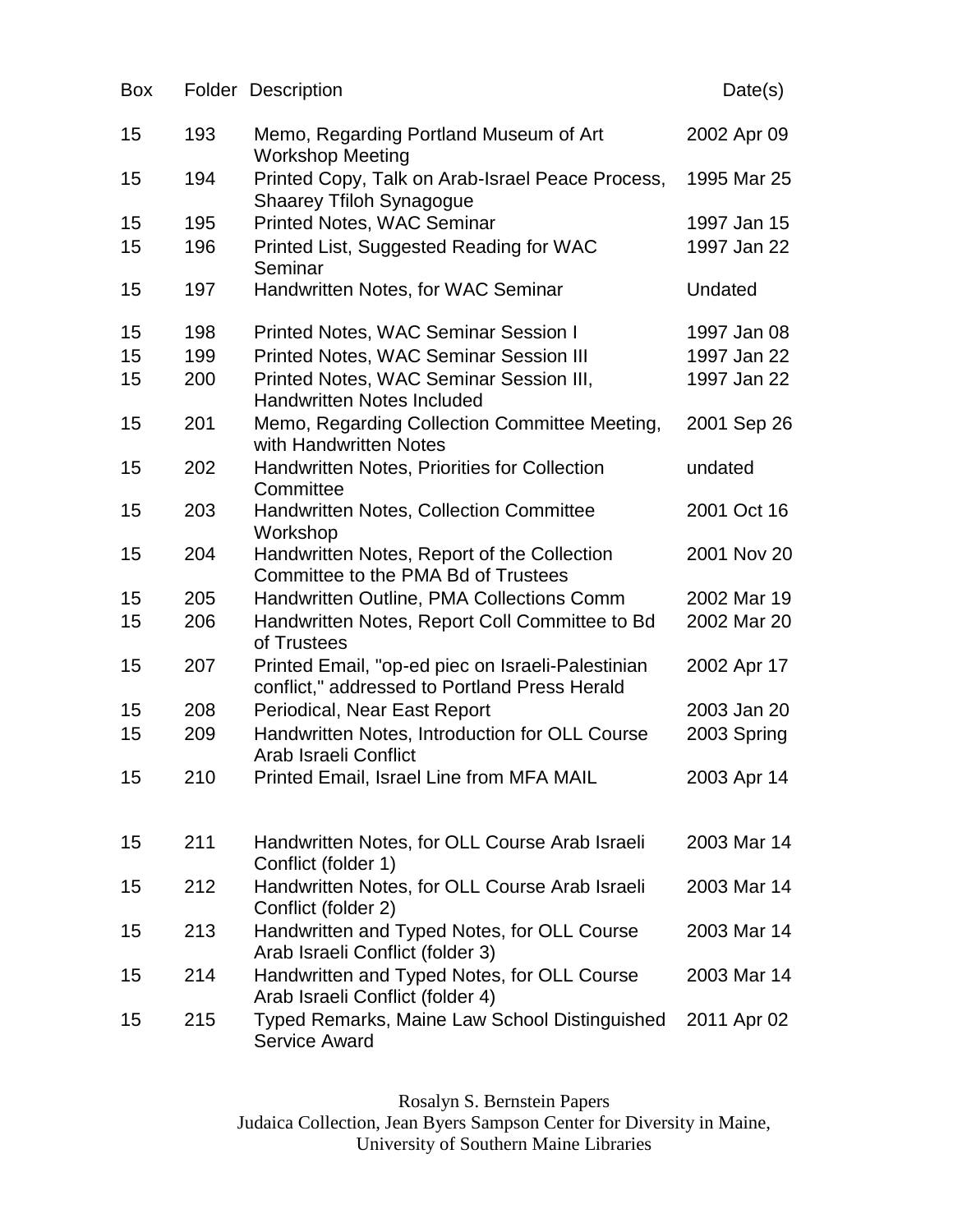| Box |     | <b>Folder Description</b>                                                                                    | Date(s)     |
|-----|-----|--------------------------------------------------------------------------------------------------------------|-------------|
| 15  | 216 | Program, Maine Law School Distinguished<br><b>Service Award</b>                                              | 2011 Apr 02 |
| 15  | 217 | Invitation, Maine Law School Distinguished<br><b>Service Award</b>                                           |             |
| 15  | 218 | Printed Email, Save the Date for Maine Law<br>School Distinguished Service Award from Elena<br><b>Brandt</b> | 2011 Feb 28 |
| 15  | 219 | <b>Typed Remarks, Maine Law School Distinguished</b><br>Service Award from Rosalyne's daughter               |             |
| 15  | 220 | Handwritten Draft of Remarks, Maine Law School<br><b>Distinguished Service Award</b>                         |             |
| 15  | 221 | Letter, David J. Evans regrets being unable to<br>attend Distinguished Service Award dinner                  | 2011 Apr 01 |
| 15  | 222 | Card, Caroline regrets being unable to attend<br>Distinguished Service Award dinner                          |             |
| 15  | 223 | Card, Lawrence A. Blaisdell regarding<br>Distinguished Service Award dinner                                  | 2011 Apr 06 |
| 15  | 224 | Card, Mary L. Schendel regrets being unable to<br>attend Distinguished Service Award dinner                  | 2011 Apr 01 |
| 15  | 225 | Card, June regrets being unable to attend<br>Distinguished Service Award dinner                              |             |
| 15  | 226 | Card, Congratulations from Bernstein Shur<br>Sawyer and Nelson                                               |             |
| 15  | 227 | Card, Nancy Wanderer regrets being unable to<br>attend Distinguished Service Award dinner                    |             |
| 15  | 228 | Printed Email, Ira J. Waldman regrets being<br>unable to attend Distinguished Service Award<br>dinner        | 2011 Apr 04 |
| 15  | 229 | Letter, regarding appointment as PMA Honorary<br><b>Trustee from Hans Underdahl</b>                          | 2011 May 31 |
| 15  | 230 | Printed Article, regarding appointment as PMA<br><b>Honorary Trustee</b>                                     |             |
| 15  | 231 | Article and Copy of Article, Portland West<br><b>Elementary School groundbreaking</b>                        | 1972 Jun 15 |
| 15  | 232 | Letter, Congratulations from Olympia J. Snowe                                                                | 2011 Apr 08 |
| 15  | 233 | Letter, Congratulations from Leigh I. Saufley                                                                | 2011 Apr 08 |
| 15  | 234 | Card, Thank you for volunteering at Spring Harbor<br>Hospital                                                |             |
| 15  | 235 | Typed Remarks, "To Peggy, with deep love"                                                                    |             |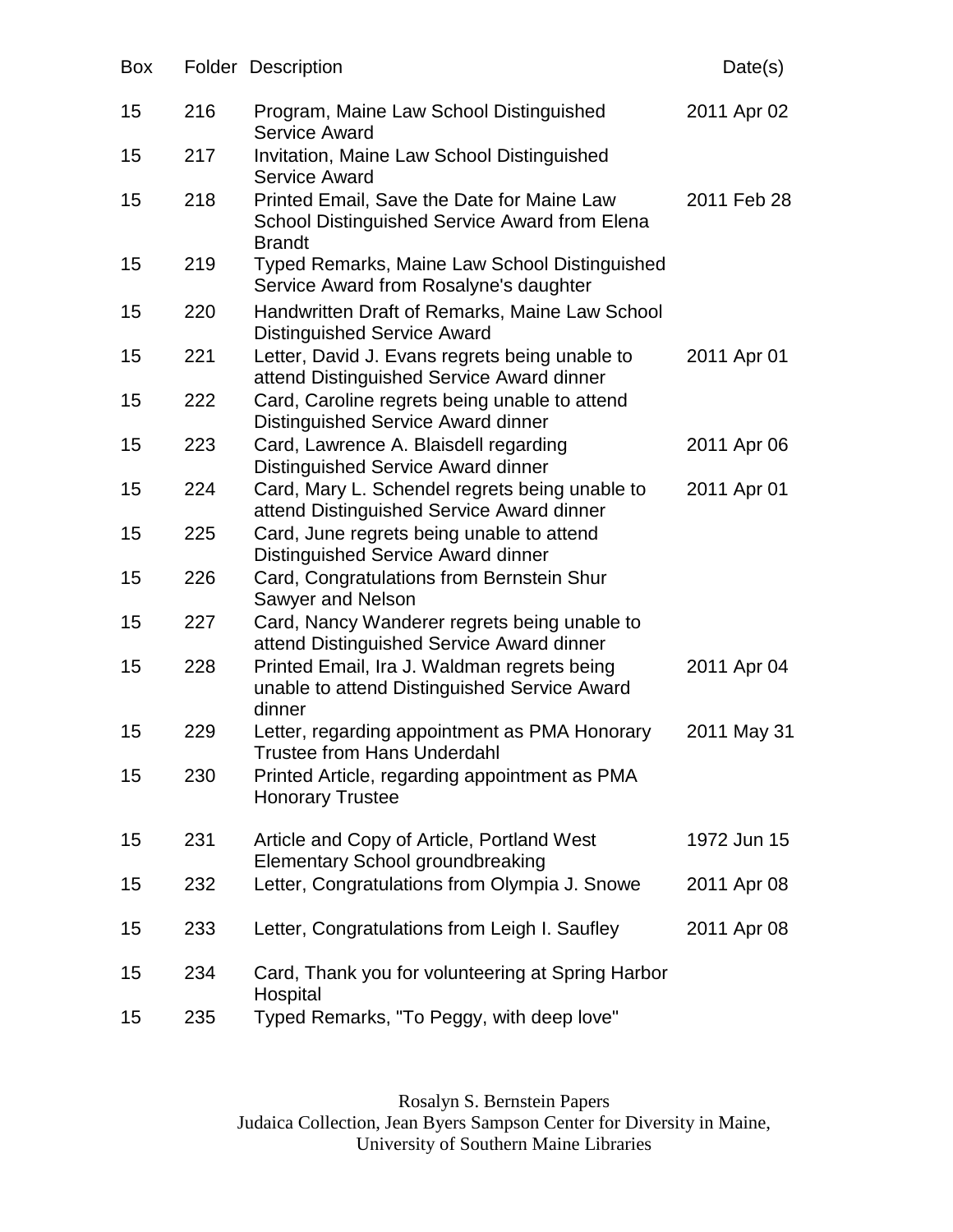| Box |     | <b>Folder Description</b>                                                                                        | Date(s)     |
|-----|-----|------------------------------------------------------------------------------------------------------------------|-------------|
| 15  | 236 | <b>Typed Remarks, NCJW Installation</b>                                                                          | 2009 Jun 10 |
| 15  | 237 | Handwritten Draft of Remarks, NCJW Installation                                                                  |             |
| 15  | 238 | Program, NCJW Annual Meeting                                                                                     | 2009 Jun 10 |
| 15  | 239 | Printed Email, Gail Volk on Installation ceremony                                                                | 2009 Jun 11 |
| 15  | 240 | Card, "A generous contribution has been<br>madeto the National Council of Jewish Women"                          |             |
| 15  | 241 | Typed Remarks, D'var Torah at Bet Ha'am                                                                          | 2009 Aug 07 |
| 15  | 242 | Handwritten Draft of Remarks, D'var Torah at Bet<br>Ha'am                                                        |             |
| 15  | 243 | <b>Typed Remarks, Emily Moore's Memorial Service</b>                                                             |             |
| 15  | 244 | <b>Typed Remarks Drafts, Emily Moore's Memorial</b><br>Service [2 copies]                                        |             |
| 15  | 245 | Program, "A Celebration of the Life of Emily Eaton 2010 Apr 06<br>Moore"                                         |             |
| 15  | 246 | Handwritten Draft of Remarks, Emily Moore's<br><b>Memorial Service</b>                                           |             |
| 15  | 247 | Letter, "What a wonderful article," from Peter B.<br>Webster                                                     | 2008 Jun 27 |
| 15  | 248 | Typed Remarks, D'var Torah at Bet Ha'am [copy<br>21                                                              | 2009 Aug 07 |
| 16  | 249 | Letter, Happy 80th Birthday from Senator Olympia<br>Snowe                                                        | 2008 Dec 21 |
| 16  | 250 | Letter, "Thank you for enabling Bowdoin to bring<br>Jonathan Safran Foer" from Sherrie S.<br>Bergman             | 2009 Apr 01 |
| 16  | 251 | Card, regarding Israel statement at Temple, from<br><b>Pat Davidson Reef</b>                                     | 2009 Jan 10 |
| 16  | 252 | Interview with Rosalyne S. and Sumner T.<br>Bernstein transcript, with note from Senator<br><b>Susan Collins</b> | 2009 Jan 05 |
| 16  | 253 | Typed and Handwritten Remarks, D'Var Torah -<br>Parashat Korach [2 copies]                                       | 2008 Jun 27 |
| 16  | 254 | <b>Printed Email, Invitation to The Fifth Sumner</b><br>Bernstein Forum for International Understanding          | 2008 Jun 19 |
| 16  | 255 | Letter and Enclosed Message, from Daniel E.<br>O'Leary                                                           | 2007 Nov 20 |